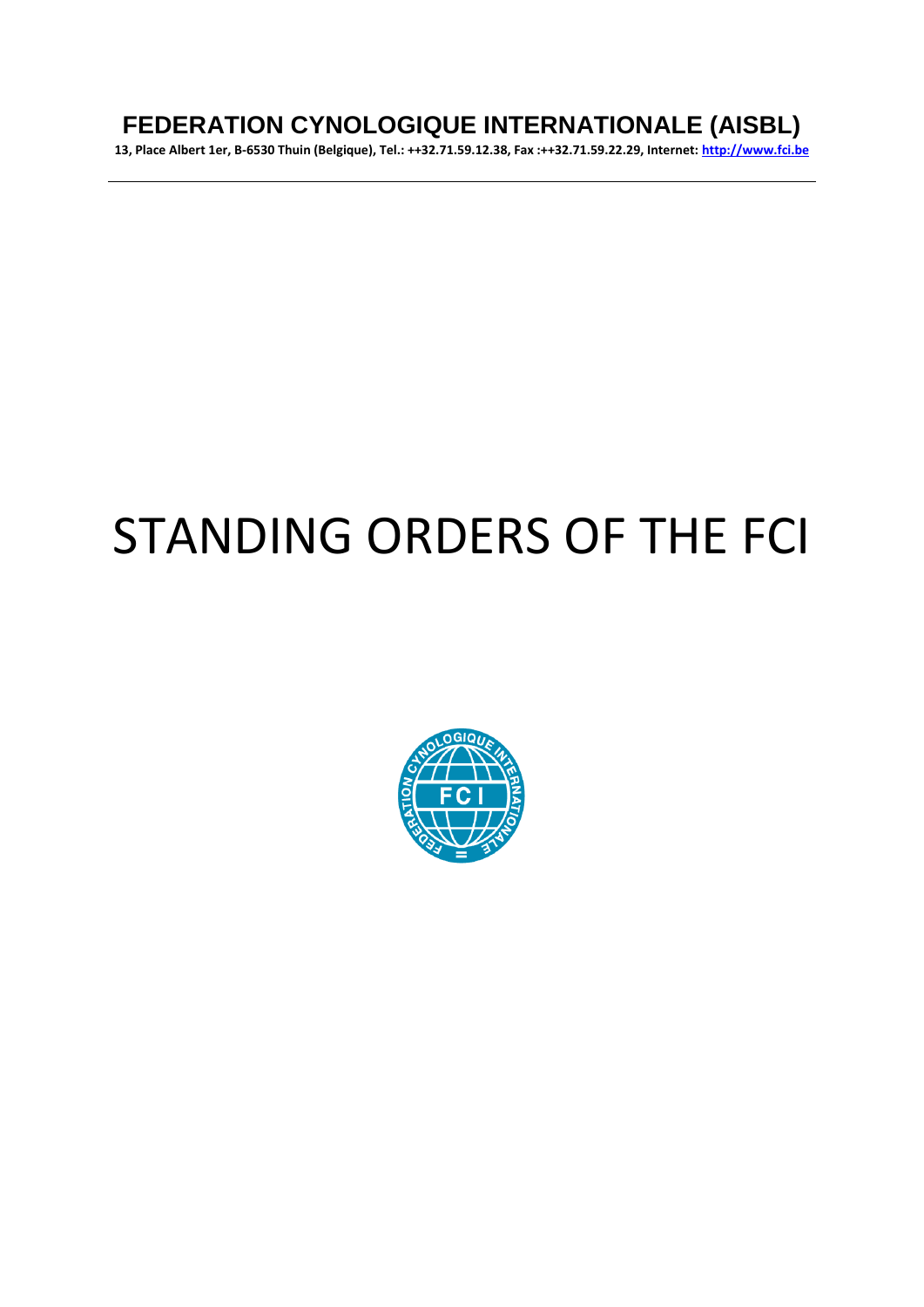| Article 6 - Membership and Contract Partnership application requirements 8            |  |
|---------------------------------------------------------------------------------------|--|
|                                                                                       |  |
|                                                                                       |  |
|                                                                                       |  |
| Article 8 - Hosting of the ordinary General Assembly meeting and/or World Dog Show  9 |  |
|                                                                                       |  |
|                                                                                       |  |
|                                                                                       |  |
|                                                                                       |  |
|                                                                                       |  |
|                                                                                       |  |
|                                                                                       |  |
|                                                                                       |  |
|                                                                                       |  |
|                                                                                       |  |
|                                                                                       |  |
|                                                                                       |  |
|                                                                                       |  |
|                                                                                       |  |
|                                                                                       |  |
|                                                                                       |  |
|                                                                                       |  |
|                                                                                       |  |
|                                                                                       |  |
|                                                                                       |  |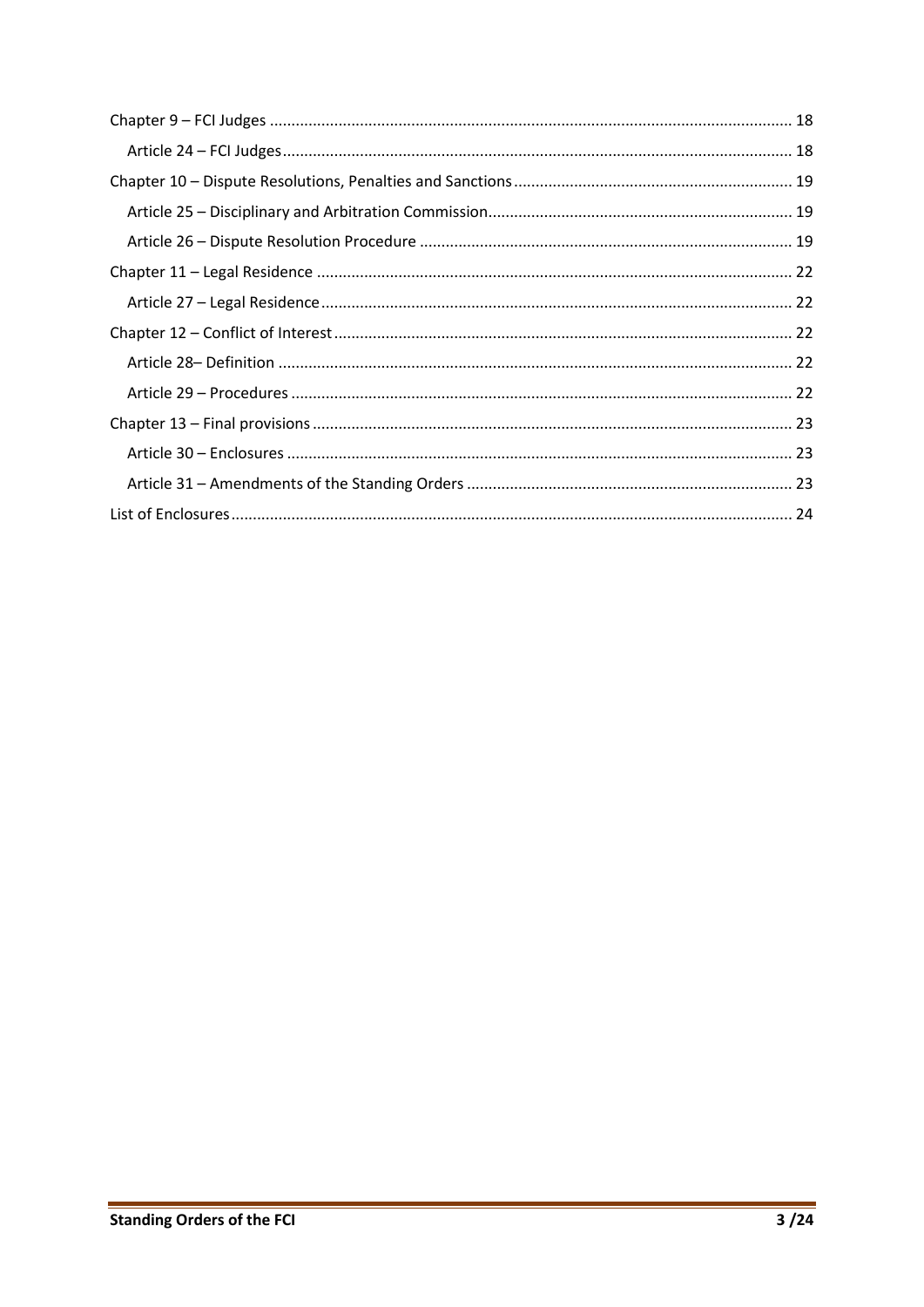#### **Chapter 1 – Purpose and scope of the Standing Orders**

#### <span id="page-3-1"></span><span id="page-3-0"></span>**Article 1 – Purpose and Scope**

- 1.1.The purpose of the present Standing Orders is to implement and further detail the Statutes of the FCI with a view to ensure that the FCI is equipped with the necessary tools to pursue and fulfil its aim, activities and mission.
- 1.2.The present Standing Orders establish amongst others, (i) the affirmation of values and the Code of Breeding Ethics of the FCI (ii) the governance and operating structure of the FCI, (iii) the virtual meeting rules, (iv) the rules on the breed standards, studbooks and kennel names, (v) the rules governing the FCI events at international and national level, (vi) the rules on the FCI judges, (vii) the dispute resolution and the conflict of interest procedures.

#### **Chapter 2 – Definitions**

#### <span id="page-3-3"></span><span id="page-3-2"></span>**Article 2 – Definitions**

2.1. For the purpose of the present Standing Orders the following definitions shall apply:

- **"Absolute majority"** is reached when a proposal obtains fifty (50) % + one (1) of the votes.
- **"Association"** means "Fédération Cynologique Internationale AISBL" as defined in article 1 of the Statutes.
- **"Associate Member**" has the meaning as defined in article 9 of the Statutes.
- **"Bodies"** means the General Assembly, the General Committee, the Executive Committee, the President and the Executive Director.
- **"Breed Standard"** means the detailed description of an ideal specimen of a specific breed.
- "**CACIB**" means Certificat d'Aptitude au Championnat International de Beauté.
- "**CACIT**" means Certificat d'Aptitude au Championnat International de Travail.
- "**CACIAG**" means Certificat d'Aptitude au Championnat International d'Agility.
- "**CACIL**" means Certificat d'Aptitude au Championnat International de Lévriers.
- "**CACIOB**" means Certificat d'Aptitude au Championnat International d'Obedience.
- **« CACITR »** means Certificat d'Aptitude au Championnat International de Travail sur Troupeaux.
- "**Confidential Information**" means all information, analyses, compilations, studies, documents or material (whether orally, in written form, in electronic form or through any other media) relating to the FCI, its business, operations or finances which are internally discussed or disclosed within the FCI and which the General Assembly or the General Committee has decided to be confidential as well as all Sensitive Matters, provided that Confidential Information shall not include information or material which is part of the public domain or final documents and decisions of the bodies of the FCI
- **"Commissions"** has the meaning as defined in article 40.1. of the Statutes.
- **"Contract Partner"** has the meaning as defined in article 10 of the Statutes.
- **"Cooperating Partner"** has the meaning as defined in article 11 of the Statutes.
- "**Country of FCI Patronage**" means the country responsible for the breed standard of a breed which originates from a country which National Canine Organization is not a Member of the Association.
- **"Delegate"** has the meaning as defined in article 20.1. of the Statutes.
- "**Disciplinary Matter**" means any dispute, complaint or incident that may arise between Disputing Parties.
- "**Disputing Parties**" has the meaning as defined in article 47.1 of the Statutes.
- "**Dispute Resolution Bodies**" means the Executive Committee, the General Committee, the Disciplinary and Arbitration Commission and the General Assembly.
- **"Executive Committee Guests"** has the meaning as defined in article 34.3. of the Statutes.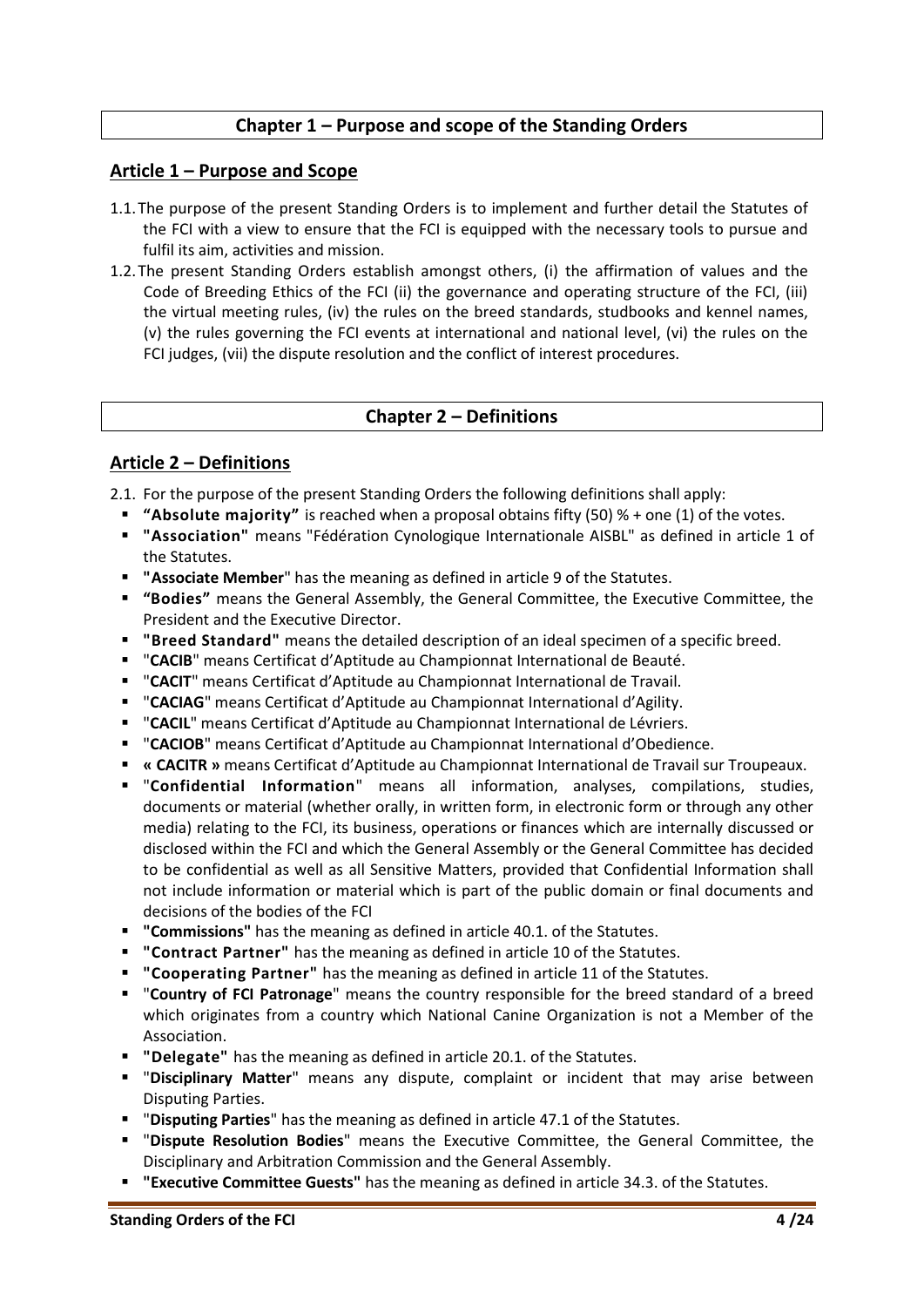- **External Auditor** "means the auditor appointed by the FCI in compliance with the legal requirement provided for in article 53, §5 of the Law of 27 June 1921.
- **"FCI"** means "Fédération Cynologique Internationale AISBL" as defined in article 1 of the Statutes.
- "**FCI Dispute Resolution Procedure**" has the meaning as defined in article 45.3 and 47 of the Statutes.
- **"FCI Financial Contribution"** has the meaning as defined in article 17.5. of the Statutes.
- **"FCI Governing Rules"** means the FCI Standing Orders, the FCI regulations, the circulars and the decisions of the FCI General Committee and General Assembly.
- "**FCI Judge"** means any person appointed as a judge by the National Canine Organization of his country of Legal Residence after complying with the minimum FCI judging requirements and who is authorized to judge internationally. A FCI Judge can be a show judge or a working judge.
- **"FCI Official Working Languages"** means English, French, German and Spanish.
- "**FCI Judges Directory**" means the FCI-owned website where all Members are required to enter the information about their judges.
- "**FCI Working Judges**" means judges authorized to officiate at sporting, hunting and working trials and events;
- **"Financial Commission"** has the meaning as defined in articles 54.1 of the Statutes.
- **"Full Member"** has the meaning as defined in article 8 of the Statutes.
- **"General Assembly Guests"** has the meaning as defined in article 21.6. of the Statutes.
- **"General Committee Guests"** has the meaning as defined in article 29.3. of the Statutes.
- **"Interested Person"** means any General Committee member or Executive Committee member who has a personal Patrimonial or Moral Interest.
- **"Interim Director"** means a natural or legal person appointed by the General Committee to take over the tasks of the Director for a short and if possible limited period of time in case of vacancy of the position of the Director or if the Director is for reasons or circumstances beyond his control prevented from fulfilling his function.
- **"Head Office"** means the registered office of the Association and the staff in charge of the administrative tasks and day-to-day operation of the FCI and supporting and implementing General Assembly, General Committee and Executive Committee decisions under the authority of the Executive Director.
- "Law of 27 June 1921" has the meaning as defined in article 1.2. of the Statutes.
- **"Legal residence"** means the place where a natural person lives permanently or has his principal establishment as defined by the applicable national laws of the relevant Member or Partner country.
- "**Liaison Agent**" means the General Committee member in charge of communication and relations with a non-mandatory Commission.
- **"Members"** has the meaning as defined in article 7.1 of the Statutes. The Members are the official representatives of the FCI in their own country.
- **"Minutes of Meeting"** means the written record of meetings, particularly of the General Assembly, General Committee and the Executive Committee including an extensive record of all decisions taken at the respective meetings.
- **"Moral Interest"** means an interest based (a) on a person's values, political, philosophical, and religious convictions or any other personal convictions, (b) on persons' affective relationships or friendships.
- **"National Canine Organization"** means an all-breed national canine organization recognized by the FCI.
- **"Partners"** has the meaning as defined in article 7.1. of the Statutes.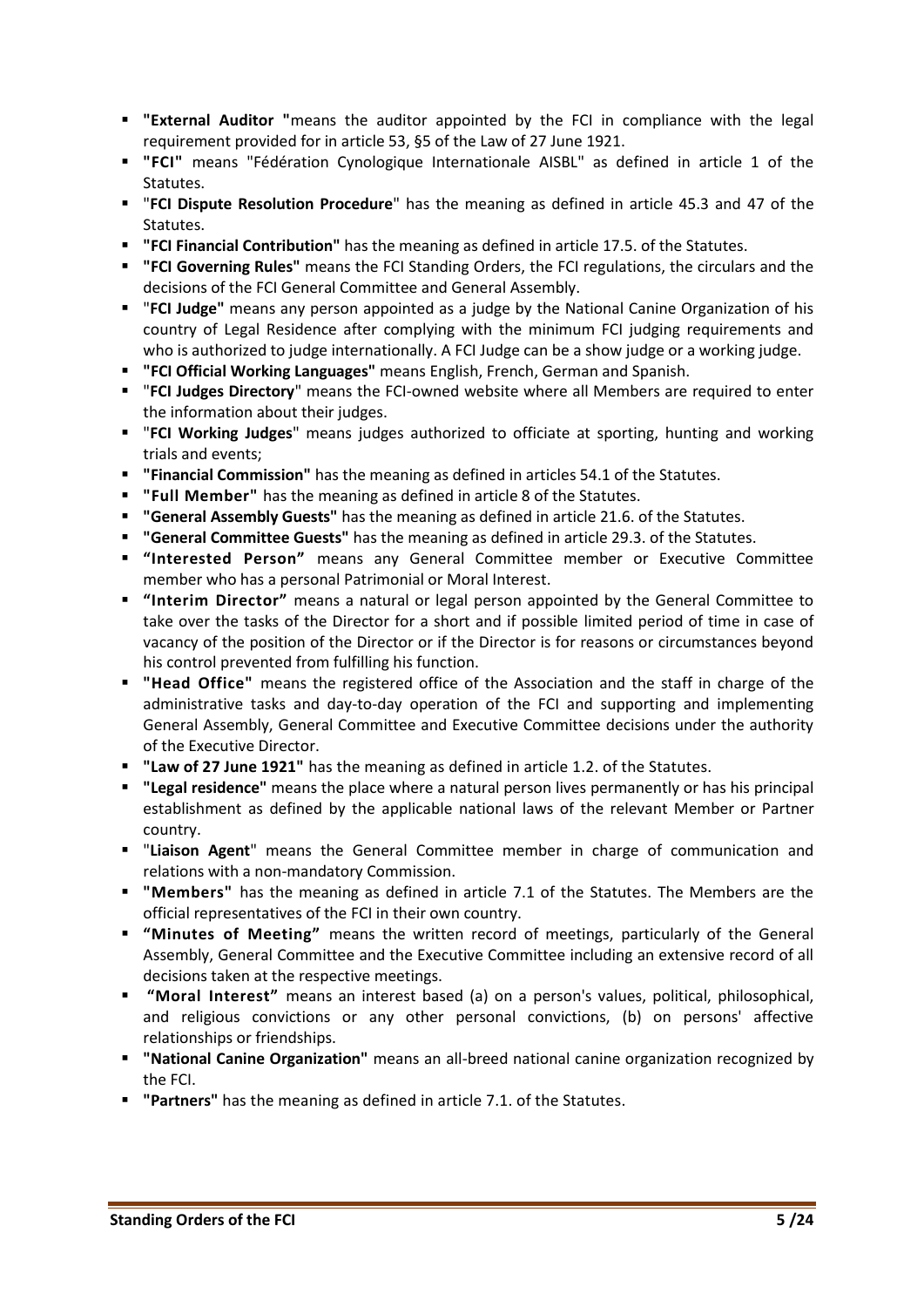- **"Patrimonial Interest"** means an interest of monetary value of a person who has directly or indirectly through business, investment or family: (a) an ownership or investment interest in any legal entity with which the FCI has or plans to have a transaction or arrangement, (b) a compensation arrangement with the FCI or with any entity or individual with which the FCI has or plans to have a transaction or arrangement. Compensation includes direct and indirect remuneration as well as gifts or favours that are not insubstantial, such as any (1) consultancy, directorship, position in or work which attracts regular or occasional payments in cash or kind or (2) fee-paid work – any work commissioned for which the member is paid in cash or in kind.
- "**Preliminary Investigation"** has the meaning as defined in article 47.5 of the Statutes.
- **"Section"** means a geographical sub-division of the FCI set up according to its own organization and/or governing rules subject to and in compliance with the FCI Governing Rules.
- **"Section Representative"** has the meaning as defined in article 17.2. of the Statutes.
- **"Sensitive Matters"** means any matter that relates to personal issues or that has been treated as such in a General Assembly, General Committee or Executive Committee meeting.
- **"Simple majority**" is reached when a proposal is adopted with the highest number of votes**.**
- **Example 1:** In favor: 14 Against: 12 Abstentions: 9 The proposal is adopted with a simple majority. **Example 2:** In favor: 9 Against: 8 Abstentions: 12 The proposal is adopted with a simple majority **Example 3:** In favor: 9 Against: 12 Abstentions: 14 The proposal is rejected.
- **"Statutes"** are the current Statutes of the Association approved by the General Assembly and entered into force according to the Law of 27 June 1921.
- **"Virtual Meeting"** means a meeting of the General Committee or Executive Committee held without physical or with physical location in which participation and/or vote by electronic telecommunication means in real time is possible.
- **"2/3 Majority"** is reached if a proposal has the support of two thirds (2/3) of the votes.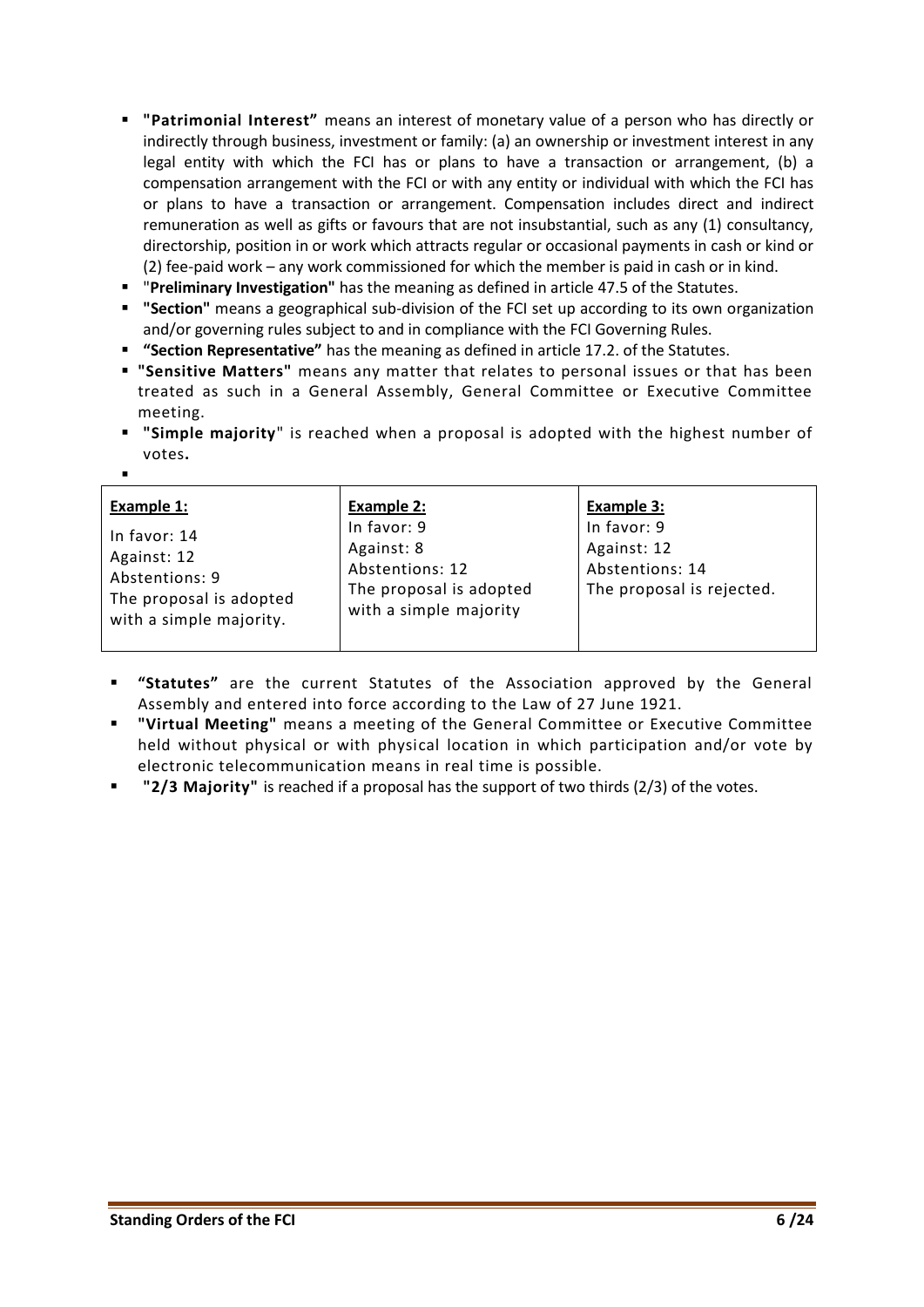# <span id="page-6-0"></span>**Chapter 3 – Values – Code of Breeding Ethics - Confidentiality**

#### <span id="page-6-1"></span>**Article 3 – Values**

- 3.1. The FCI is the highest authority of the canine culture and supports, via its Members and Contract Partners, the well-being of pedigree dogs worldwide as well as their selective breeding and genealogical registrations. The FCI is responsible for safeguarding pedigree dogs' health and international pedigree dog
- activities to enhance the relations between dogs and humans. 3.2. The FCI recognises that the following principles and professional responsibilities are fundamental for the well-being of all pedigree dogs worldwide:
	- a) The FCI considers pedigree dogs' health, temperament and behaviour of utmost importance in Breed Standards.
	- b) The FCI promotes pedigree dogs' activities and sports worldwide, which it considers beneficial to the pedigree dogs.
	- c) The FCI entrusts its commissions to make recommendations about other important matters.
	- d) The FCI divides geographically the world of pedigree dogs through its three (3) sections.
	- e) The FCI trusts its Members and Contract Partners to protect the integrity of their National Registries.
	- f) The FCI recognizes and respects agreements with non-member national organizations.
	- g) The FCI sets the highest standards for its Head Office.
	- h) The FCI ensures the regular celebration of World and Section Championship events.

#### <span id="page-6-2"></span>**Article 4 – Code of Breeding Ethics**

- 4.1. Breeding and development of pedigree dog breeds must be based on long-term objectives and sound principles so that the breeding does not result in diseases, bad temperament or lack of working skills.
- 4.2. Breeding must serve the objective of preserving and preferably extending the genetic diversity (polygenicity) of the breed.
- 4.3. Only functionally healthy pedigree dogs, typical to their breed, should be used for breeding. It is incumbent on all breeders selecting pedigree dogs for breeding to determine whether such breeding animals are mentally and physically suitable for reproduction.
- 4.4. The breeder must ensure that the animals he intends to use for breeding have a stable temperament and are in good physical condition.
- 4.5. As long as a puppy is in the breeder's custody, he must ensure a physically and mentally beneficial environment for the puppy to guarantee proper socialisation.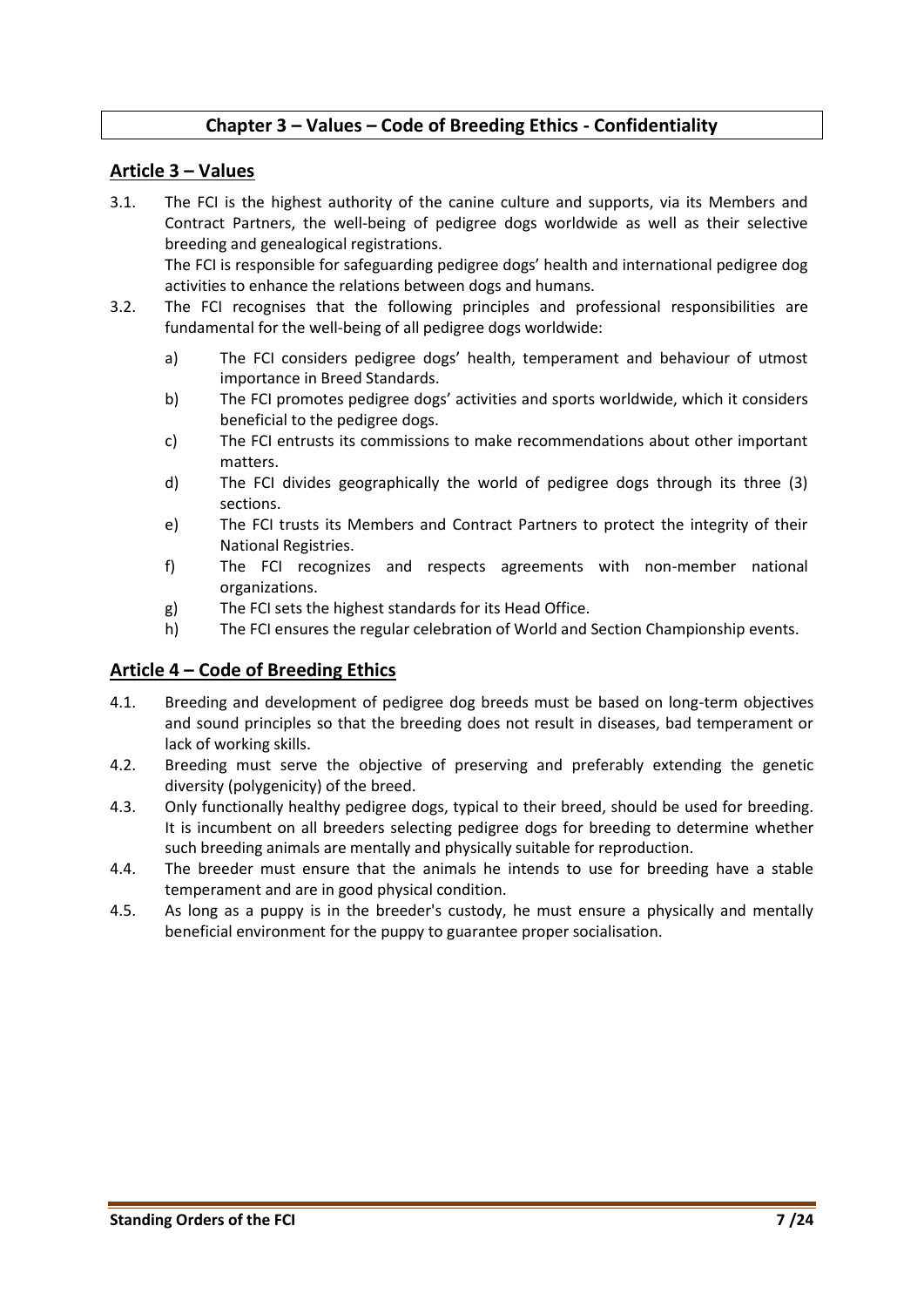#### <span id="page-7-0"></span>**Article 5 – Confidentiality**

- 5.1. The Delegates, contact persons of the Cooperating Partners, the members of the General Committee or of the Executive Committee, the Disciplinary and Arbitration Commission, the Executive Director, the Financial Commission, the temporary Commissions and Working Groups established by the General Committee or any other staff of the Head Office or external stakeholder involved in the activities of the Bodies of the Association, of the Dispute Resolution Bodies or any other Commission for advisory purposes or Working Groups, shall be responsible for maintaining the confidentiality of Confidential Information sent to them in the frame of their duties related to FCI and for returning, erasing or destroying all Confidential Information or files upon completing the duties, unless otherwise instructed.
- <span id="page-7-1"></span>5.2. All individuals involved in the FCI activities and all experts assisting the FCI must commit to confidentiality of Confidential Information.

#### **Chapter 4 – Membership**

#### <span id="page-7-2"></span>**Article 6 – Membership and Contract Partnership application requirements**

6.1. As per article 12.5. of the Statutes, the application for Membership or Contract Partnership needs to be filed to the Head Office by using the application forms attached in **Enclosures 1, 2 and 3** of these Standing Orders.

Amongst others, the applicant must accompany the relevant application form by the following documents and declarations:

- a) a certified copy of the officially approved statutes and the governing rules of the applicant;
- b) where applicable, a certified copy from the competent national authorities of the official registration of the applicant as a not-for-profit organization indicating its legal form or a certified copy of the instrument granting the applicant authority within its country, issued by the competent national authorities;
- c) an official commitment of the applicant to comply with the FCI Governing Rules.

#### <span id="page-7-3"></span>**Article 7 – Interference prohibition**

7.1. Members and Contract Partners and their members are under a mutual obligation not to interfere in each other's respective cynological matters.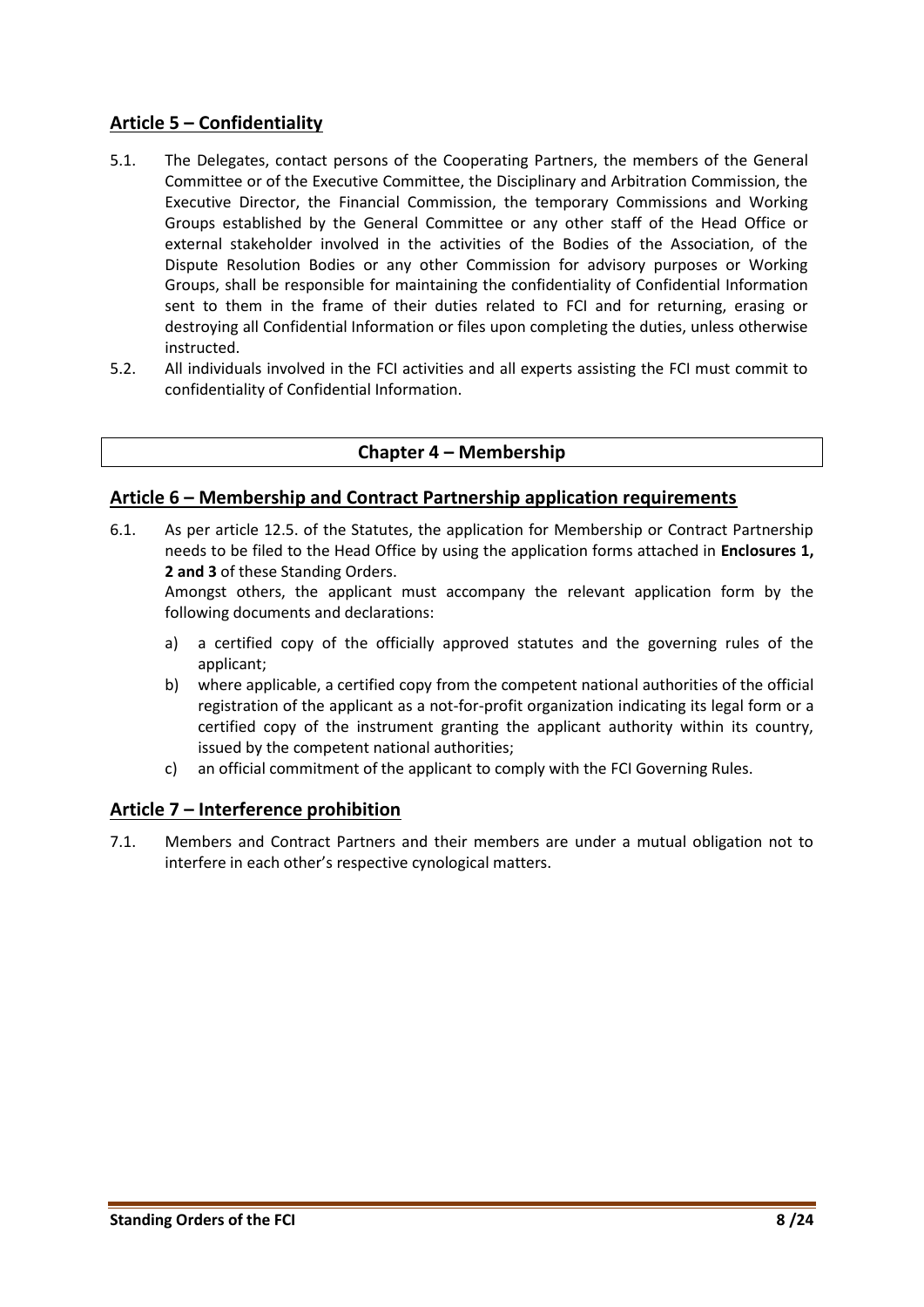#### **Chapter 5 – Governance and Operating Structure**

#### <span id="page-8-1"></span><span id="page-8-0"></span>**Section 5.1. – General Assembly**

# <span id="page-8-2"></span>**Article 8 – Hosting of the ordinary General Assembly meeting and/or World Dog Show**

8.1. The hosting Member of the ordinary General Assembly meetings and/or the World Dog Shows will be elected by the General Assembly for the subsequent five (5) years.

Based on serious ground, each Hosting Member may withdraw from the hosting of the ordinary General Assembly meeting and/or World Dog Show for which it has been designated by giving a written notice of withdrawal to the President at least three hundred sixty (360) calendar days before the opening date of the respective ordinary General Assembly meeting/World Dog Show. In this case, the General Committee must determine the new Hosting Member of the vacant ordinary General Assembly Meeting/World Dog Show.

Every Full Member wishing to candidate for hosting an ordinary General Assembly meeting and/or a World Dog Show will have to apply to the General Assembly and fill in the appropriate application form attached in **Enclosure 4.**

#### <span id="page-8-3"></span>**Article 9 – Voting**

- 9.1. In case of open ballot by show of hand as per article 22.7 of the Statutes, each Full Member eligible to vote will eit*h*er use a voting card clearly stating the name of the country or, if decided by the General Assembly, the Executive Director will call out each member*.*
- 9.2. In case of voting by secret ballot as per article 22.6 and 22.7 of the Statutes, an election committee composed of three (3) natural persons who are not eligible for election is to be nominated at each General Assembly meeting in which an election of candidates takes place. The election committee and the Executive Director are responsible for distributing, collecting and counting the voting ballots.

After the elections, all voting ballots are to be held in safe place at the Head Office for a period of ninety (90) days in a sealed envelope and can be inspected, on request, by the natural persons who stood for election.

The voting procedure as described under article 9.2, paragraph 1 to paragraph 3 of these Standing Orders shall apply accordingly if the voting takes place by secret ballot a) for the election of the respective Members to host the World Dog Show for the subsequent five (5) years, b) on sensitive matters, c) and for any other purposes upon request of a minimum of one third (1/3) of the Full Members present at the General Assembly meeting.

9.3. In case of Virtual Meetings the rules laid down in Chapter 6 of these Standing Orders will complement the present voting rules.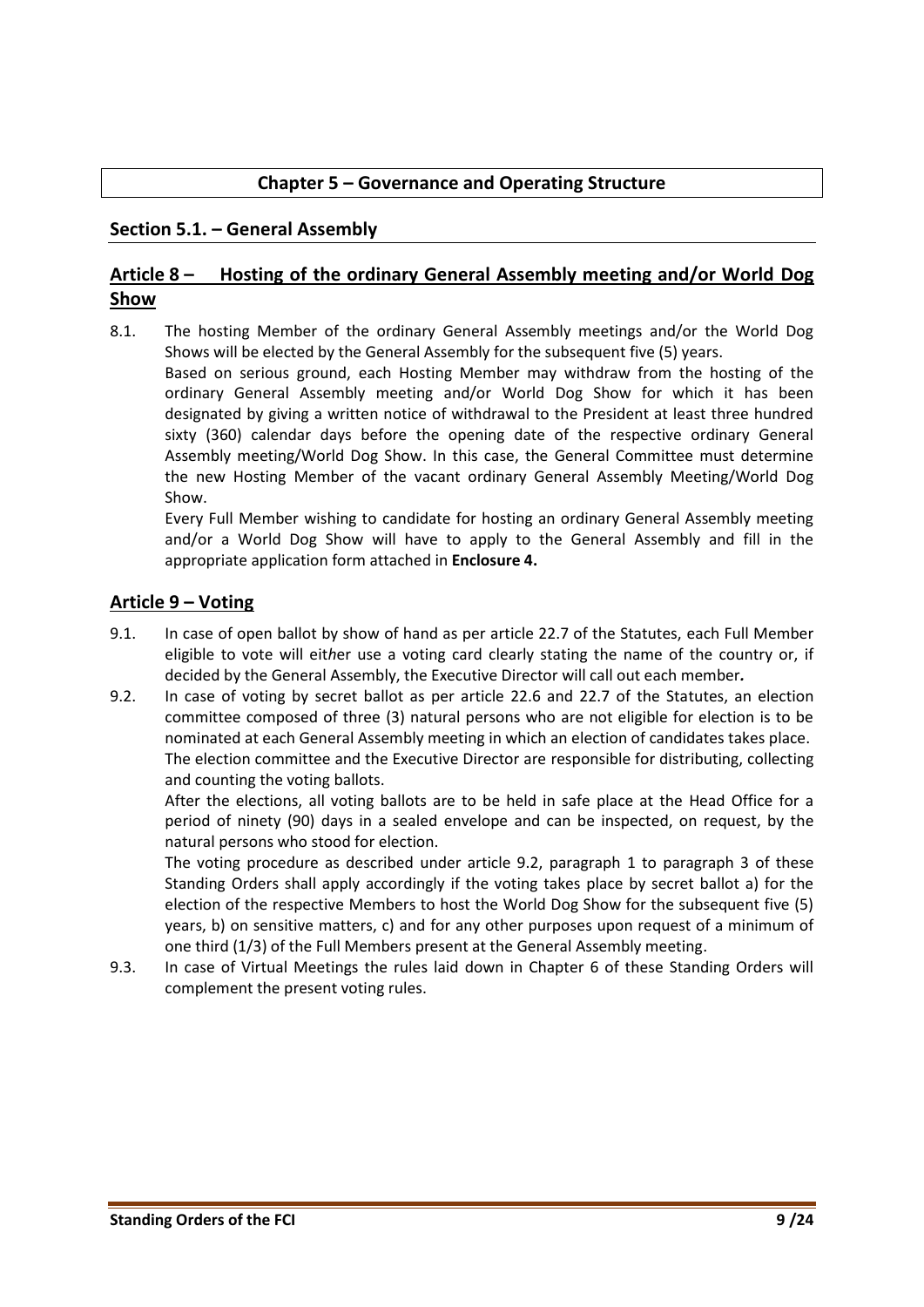#### <span id="page-9-1"></span><span id="page-9-0"></span>**Article 10 – Meeting Rules**

- 10.1. The General Committee shall meet at least twice a year and as often as it deems necessary in compliance with article 29.1 of the Statutes. In any case, an additional meeting shall take place on the day before the ordinary General Assembly meeting and another meeting shall take place immediately after the General Assembly meeting on the same calendar day or on the following calendar day.
- 10.2. The date and venue of the next meeting shall, if possible, be decided at each meeting. If important and unforeseen circumstances make it necessary, the date and venue of a meeting can be changed with the agreement of the President providing that there is enough time to notify all the members of the General Committee in accordance with article 29.1 of the Statutes.
- 10.3. As per article 29.1. of the Statutes, the calling notice shall be sent by the Executive Director on behalf of the President. The Executive Committee shall prepare the agenda to be sent to the remaining members of the General Committee members together with the calling notice. The members of the General Committee may then add items to the agenda if necessary and have to inform the Executive Director in due time and at least seven (7) calendar days before meeting on the additional items that should appear on the agenda.
- 10.4. Where applicable, the rules governing the voting within the General Assembly and the Virtual meeting as respectively set out under article 9 and Chapter 6 of these Standing Orders shall apply accordingly to the General Committee.

As per article 30.4. of the Statutes, the General Committee shall take its decisions by an absolute majority of the votes of the General Committee members present or participating remotely in the meeting. In the case of a tied vote, the President or his deputy has the casting vote.

#### <span id="page-9-2"></span>**Article 11 – Minutes of meeting**

- 11.1. All the General Committee meetings shall be attended by the Executive Director, who shall take the minutes. If the Executive Director is unable to attend a meeting, he must be replaced by another qualified person to take the minutes.
- 11.2. The main decisions taken at the General Committee meeting shall be made available by circular, in English, to the Members and Contract Partners and to the members of the General Committee not later than thirty (30) calendar days after the meeting. The translations of the decisions into the other FCI Official Working Languages shall be made available within sixty (60) calendar days.
- 11.3. The minutes shall be written in English and sent by e-mail to the members of the General Committee no later than fourteen (14) calendar days after the meeting for their formal and final approval by electronic post.

The Executive Director shall ask for comments being communicated by the General Committee members within seven (7) calendar days from the date of sending the minutes by the Executive Director.

A General Committee member giving not response or comment before the expiration of the aforementioned deadline of seven (7) calendar days is deemed approving the minutes to the extent legally admitted and provided that this clause is clearly indicated in the procedure.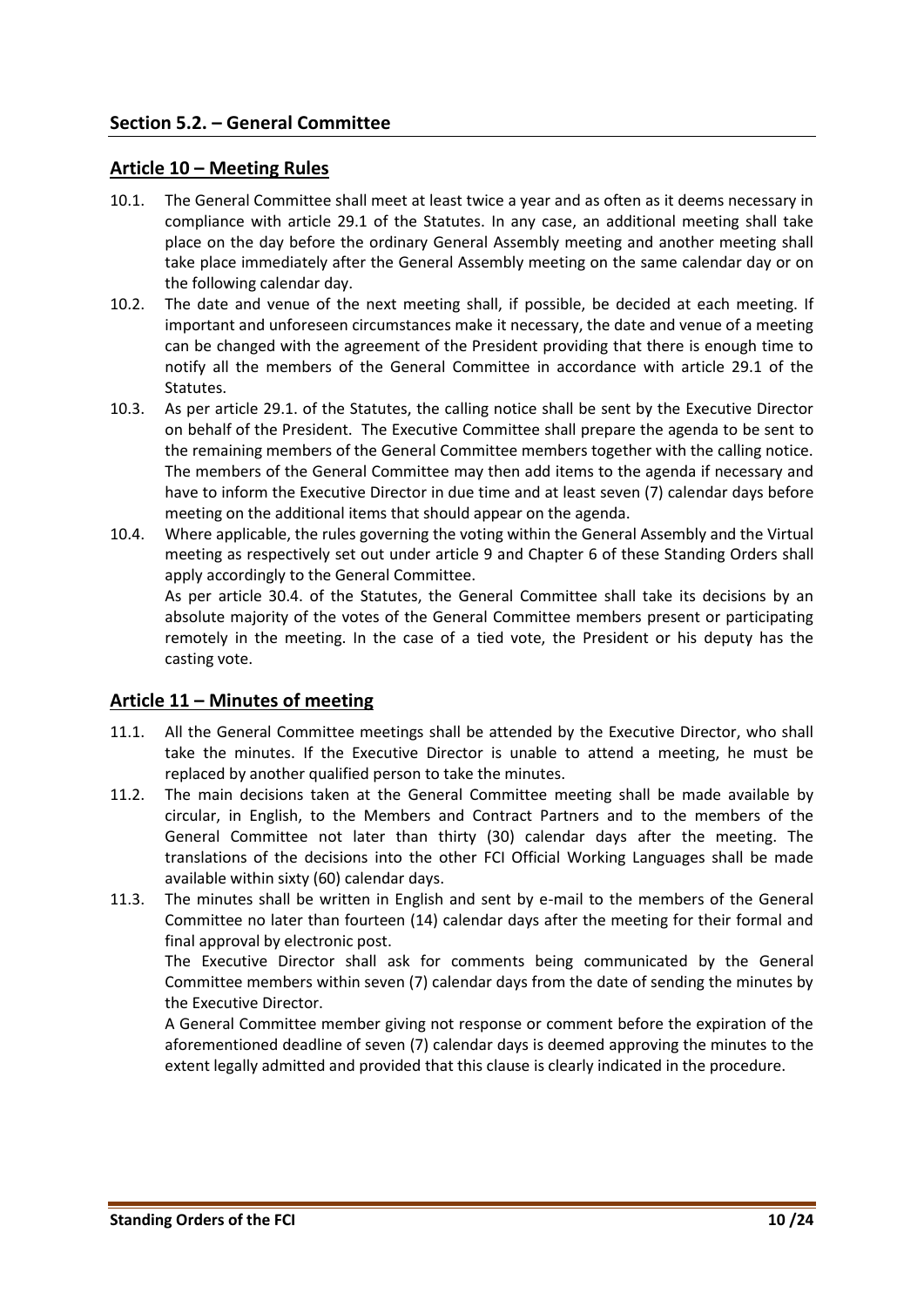If comments are made, the President and the Executive Director prepare the final version of the minutes. The final version must be approved by the President before it is sent not later than forty (40) calendar days after the meeting to the General Committee members for formal and final approval by electronic post. If no formal and final approval can be reached by electronic post, the minutes will be approved at the next General Committee meeting.

- 11.4. The Executive Director shall keep records in which he must note the date and the resolutions approved by the General Committee. These records will be available for inspection by General Committee members, Members and Contract Partners on request.
- <span id="page-10-0"></span>11.5. The original minutes must be signed by the President and the Executive Director.

#### **Section 5.3. – Executive Committee**

#### <span id="page-10-1"></span>**Article 12 – Meeting Rules**

- 12.1. The Executive Committee shall meet when necessary. The date and venue of the next meeting shall, if possible, be decided at each meeting.
- 12.2. As per article 34.1. of the Statutes, the calling notice shall be sent by the Executive Director on behalf of the President. The President and the Executive Director shall prepare the agenda. The members of the Executive Committee can add items to the agenda at the beginning of each meeting.
- 12.3. The President and the Executive Director shall meet as often as necessary.
- 12.4. Where applicable, the rules governing the voting within the General Assembly and the Virtual Meetings as respectively set out under article 9 and Chapter 6 of these Standing Orders shall apply accordingly to the Executive Committee.

As per article 35.4. of the Statutes, the Executive Committee shall take its decisions by an absolute majority of the votes of the Executive Committee members present or participating remotely in the meeting. In the case of a tied vote, the President or his deputy has the casting vote.

#### <span id="page-10-2"></span>**Article 13 – Minutes of meeting**

- 13.1 All the Executive Committee meetings shall be attended by the Executive Director, who shall take the minutes. If the Executive Director is unable to attend a meeting, he must be replaced by another qualified person to take the minutes.
- 13.2. The minutes shall be written in English and sent by e-mail to the members of the Executive Committee no later than fourteen (14) calendar days after the meeting for their formal and final approval by electronic post. The Executive Director shall ask for comments being communicated by the Executive Committee members within seven (7) calendar days from the date of sending the minutes by the Executive Director.

An Executive Committee member giving not response or comment before the expiration of the aforementioned deadline of seven (7) calendar days is deemed approving the minutes to the extent legally admitted and provided that this clause is clearly indicated in the procedure. If comments are made, the President and the Executive Director prepare the final version of the minutes. The final version must be approved by the President before it is sent no later than thirty (30) calendar days after the meeting to the Executive Committee members for formal and final approval by electronic post within seven (7) calendar days after being sent.

If no formal and final approval can be reached by electronic post, the minutes will be approved at the next Executive Committee meeting.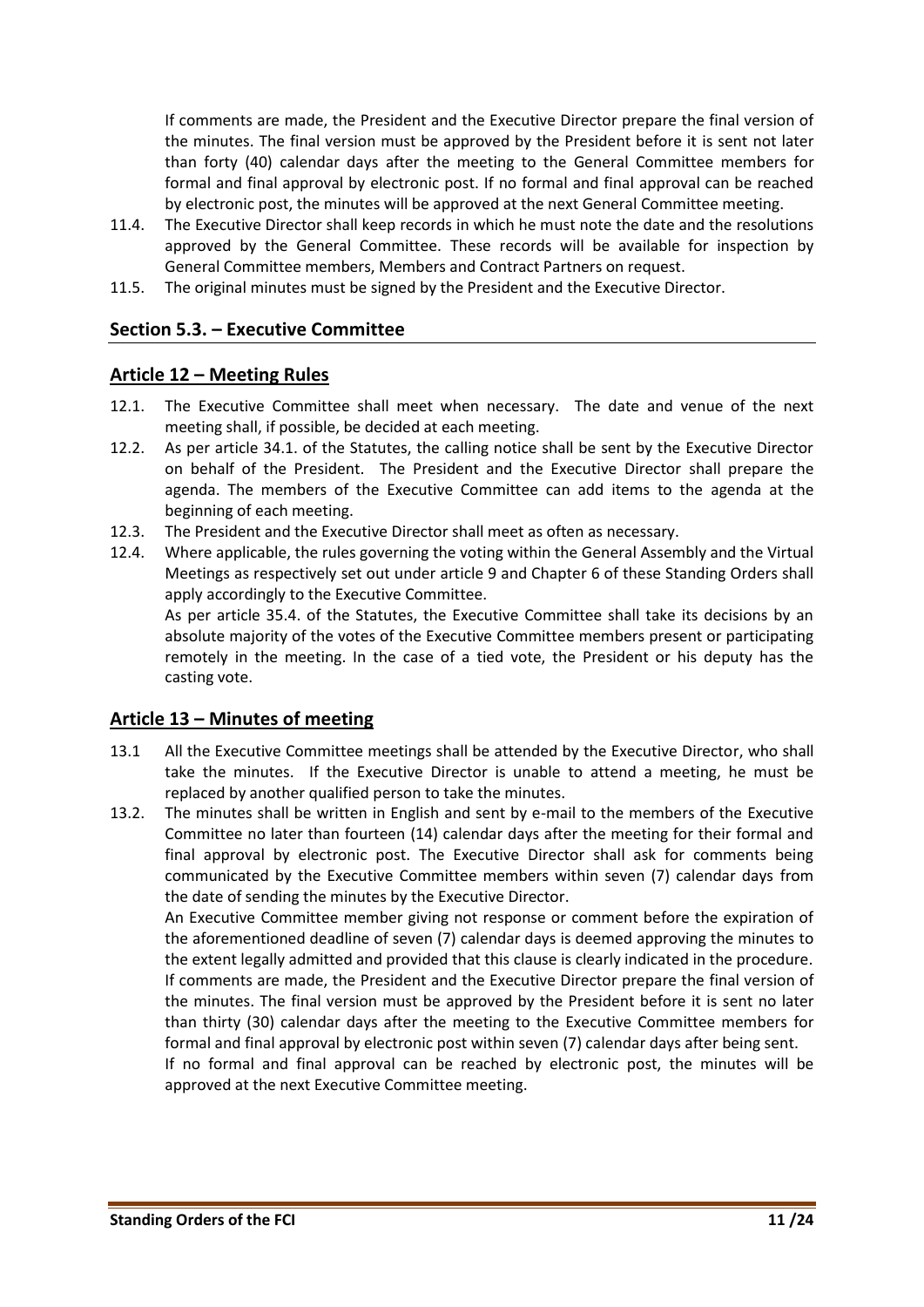- 13.3. The Executive Director shall keep records in which he must note the date and the resolutions approved by the Executive Committee. These records will be available for inspection by General Committee members on request.
- <span id="page-11-0"></span>13.4. The original minutes must be signed by the President and the Executive Director. A copy of the original minutes must be distributed to the remaining General Committee members not later than seven (7) calendar days after the formal and final approval by the Executive Committee.

## **Chapter 6 – Virtual meeting rules**

#### <span id="page-11-1"></span>**Article 14 – General provisions**

- 14.1. The meeting and voting rules for the General Committee and the Executive Committee are respectively defined in articles 29 and 30 as well as in articles 34 and 35 of the Statues and in articles 9, 10 and 12 of these Standing Orders. The provisions of the present section aim at providing additional rules for the preparation and conduct of the Virtual Meetings that are referred to in article 29.3 and 34.3. of the Statutes.
- 14.2. The Executive Committee and the President will respectively decide whether to call for a Virtual General Committee or Executive Committee meeting with or without physical location.
- 14.3. The calling notice including the date, time, place, and agenda or draft agenda of the Virtual Meeting or only the date, time and agenda or draft agenda if the meeting is a Virtual meeting held without physical location shall be sent to all participants of the Virtual Meeting respectively in accordance with articles 29.1 or 34.1 of the Statutes.

The agenda or draft agenda of a Virtual Meeting shall clearly state the different agenda items to be discussed and its order, including the time frame for the stages of each agenda item: presentation, discussion, vote, announcement of results, and final results.

The supporting documents of the different agenda items of the Virtual Meeting shall be sent by e-mail, or upon specific request by post mail or by any other acceptable written means of communications in advance of the Virtual Meeting.

Depending on the Virtual Meeting platform used the calling notice will either include the unique URL for the meeting along with the required password to log-in or a unique, usually toll-free phone number. Basic instruction shall be supplied regarding login and the operation of the virtual platform for first-time users.

#### <span id="page-11-2"></span>**Article 15 – Registration**

- 15.1. A database with the names and e-mails of the voting General Committee and Executive Committee members shall be established. All voting General Committee or Executive Committee members shall be registered in this database before the start of the Virtual General Committee or Executive Committee Meeting in order to vote. All General Committee Guests, Executive Committee Guests or other participants in the Virtual Meeting shall be registered in this database before the start of the Virtual Meeting in order to participate in the debates or to observe the meeting.
- 15.2. No changes can be made in this database during the Virtual Meeting. The Executive Committee has the right and the duty to contact the General or Executive Committee members in order to reach the needed quorum to proceed with the Virtual Meeting.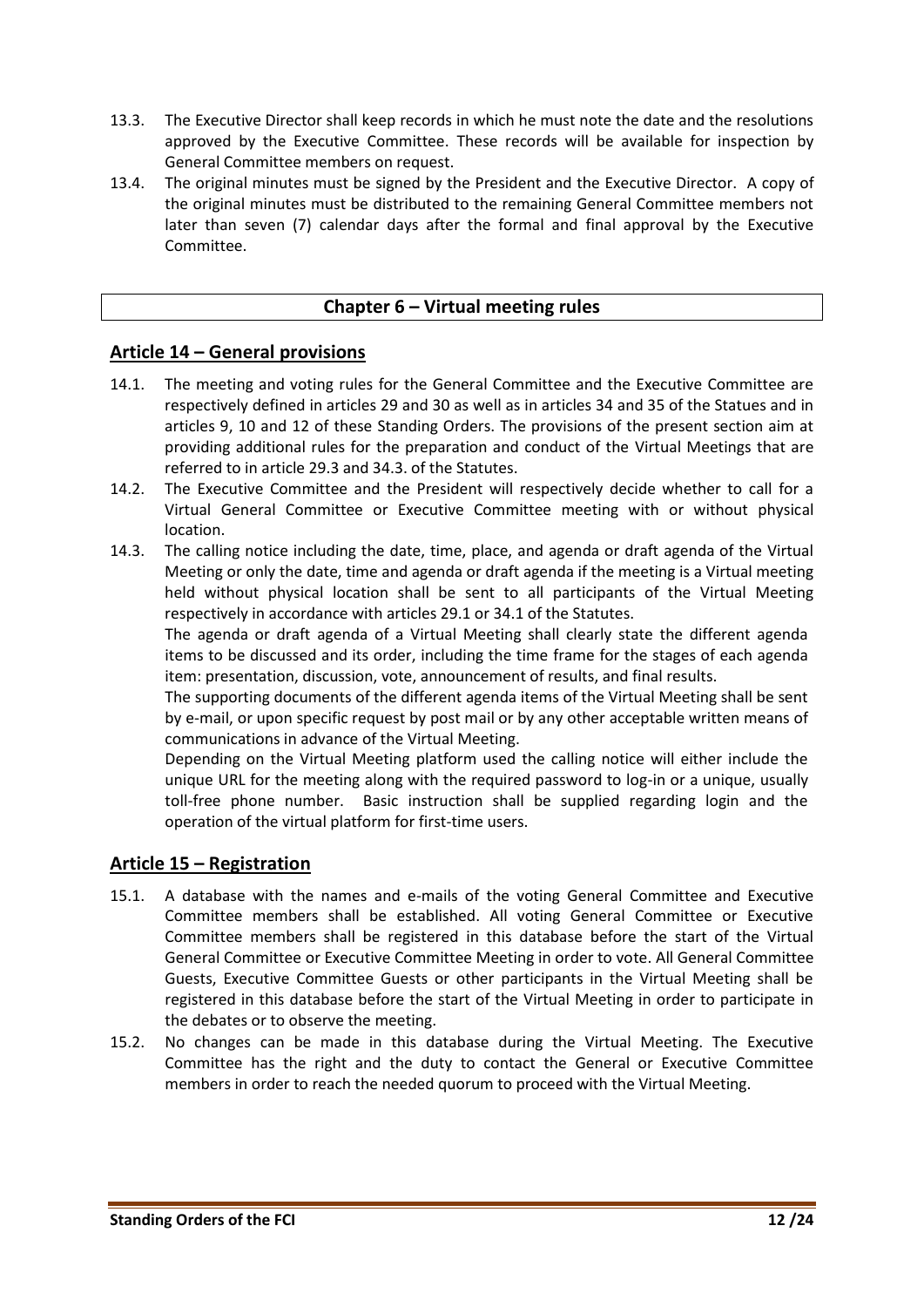#### <span id="page-12-0"></span>**Article 16 - Discussion**

- 16.1. All Virtual Meetings shall be open and all participants should be able to join and participate in the discussion of the Virtual Meeting as long as they have been properly registered before the Virtual Meeting starts.
- 16.2. The Executive Committee will decide on the electronic means established and used for the discussion in the Virtual Meeting which will be opened to those properly registered as participants.
- 16.3. The chairperson or moderator of the Virtual Meeting shall keep order including speaking order, facilitate effective discussion and move the meeting through its determined agenda. The chairperson of the Virtual Meeting shall take time at the beginning of the Virtual Meeting to explain and demonstrate the various procedures and technical tools that may be used during the meeting (for example assign the floor to a participant, virtual "raise of hand" for participant wishing to speak by single click, use of mute/unmute functions, process for making a proposal, …) and to answer any question that participants may have with this regard.
- 16.4. All discussion and debate must be related to the item under consideration. As the discussion can lead to subsidiary proposals, the chairperson shall keep track of what is currently under debate and any subsidiary proposals or motions that need to be reopened. The discussion of the agenda item to be decided by the vote must be contemporaneous with the vote.

# <span id="page-12-1"></span>**Article 17- Vote**

- 17.1. Once the discussion on one agenda item is closed, and where necessary, the chairperson shall restate the proposal currently up for decision, reminding the participants what they are about to vote and shall call to vote on the agenda item.
- 17.2. General or Executive Committee members shall register their vote in the chosen electronic voting system. The electronic voting options are: Yes/No/Abstention. When using the electronic voting system the General or Executive Committee members shall include a secret code, if provided by the Executive Committee.
- <span id="page-12-2"></span>17.3. As per article 22.7. of the Statutes voting by electronic means on site cannot be done for the election of persons running for positions in the FCI.

#### **Chapter 7 – Breed standards, studbooks and kennel names**

#### <span id="page-12-3"></span>**Article 18 – Recognition of new breeds**

- 18.1. New breeds can be recognised by the FCI. The recognition comprises two phases: provisional and definitive recognition.
- 18.2. The procedure for the international recognition of a breed (provisional and definitive) is set out in the attached **Enclosure 5** and must be approved by the General Assembly.

#### <span id="page-12-4"></span>**Article 19 – Breed standards**

19.1. The Members and Contract Partners must provide the General Committee with a list of their national breeds and their respective breed standards in at least one (1) of the FCI official working languages.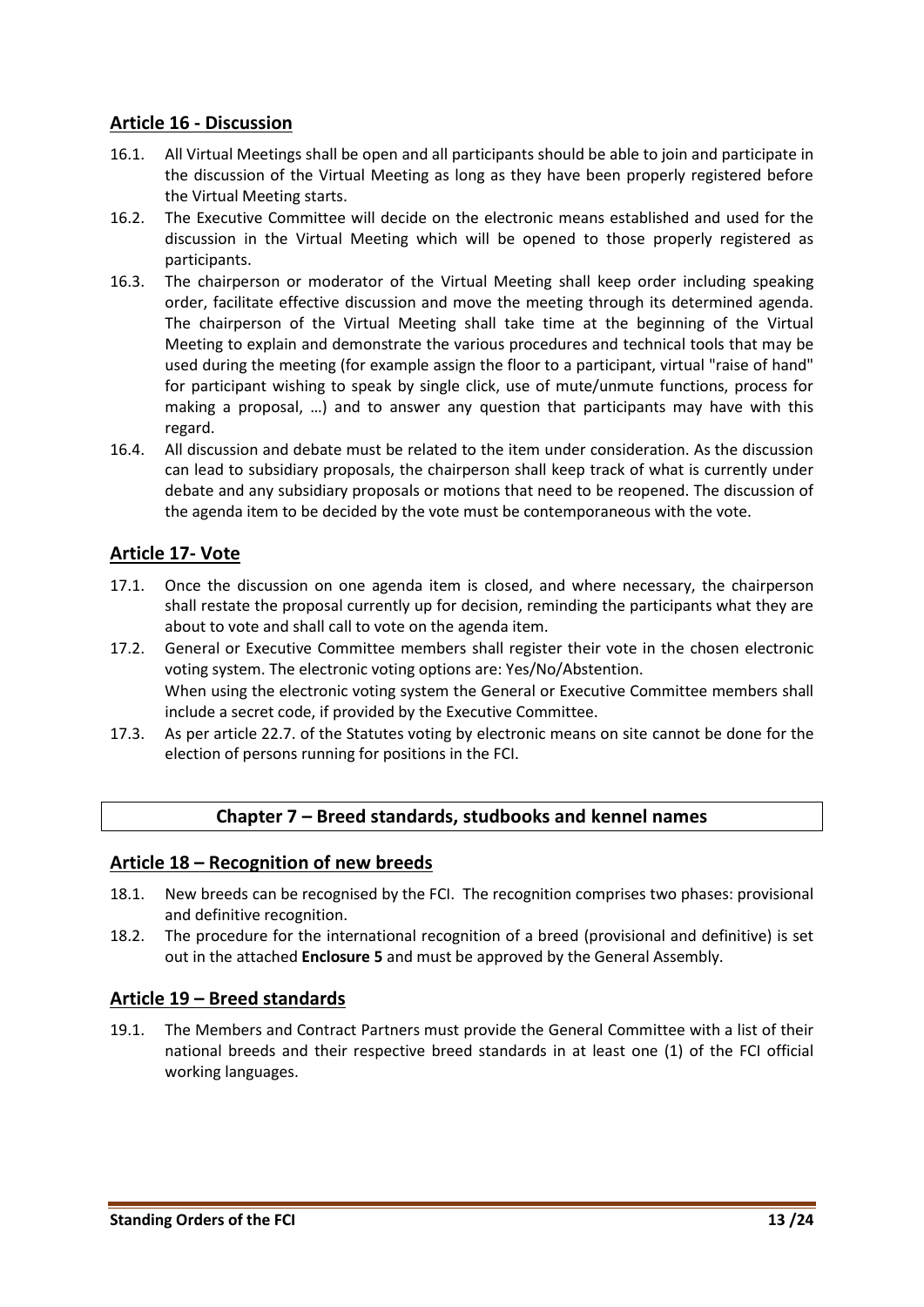The breed standards must be written according to the model adopted by the FCI, i.e. the socalled "FCI Vienna Model Standard" as set out in the attached **Enclosure 6**. The Head Office will take care of the translations into the FCI Official Working Languages.

19.2. A new or modified breed standard will become effective from the date of its publication on the FCI website in English.

The date of publication of the official valid standard (on the second page of the breed standard) corresponds to the date of the General Committee meeting at which the (new or amended) breed standard was approved. A new or modified breed standard can be published as soon as the final version is available in English.

Translations to the other FCI Official Working Languages will be made available within one hundred and eighty (180) calendar days.

The Head Office shall be responsible for such publication. The date of publication appears on the first page of the breed standard.

- 19.3. The Standards Commission must be consulted before a new or amended breed standard is approved and if there is any doubt, particularly in case of an application for recognition of a new breed, the advice of the Scientific Commission may be sought.
- 19.4. It is incumbent on the General Committee to approve applications for the provisional recognition of new breeds.

In addition, the amendments to the existing breed standards (breeds recognised provisionally and definitively) are also approved by the General Committee upon request of the Members which are responsible for the breed standards in question and after having been examined by the Standards Commission and, if necessary and specially in case of new breeds, by the Scientific Commission. New breed standards shall be based on the standard from the country of origin or country of patronage**.** The breeds to be recognised on a definitive basis and their respective standards are approved by the General Assembly.

It is incumbent to the Members and Contract Partners to ensure that their judges are acquainted with the new breed standards or the amendments to the breed standards as quickly as possible.

#### <span id="page-13-0"></span>**Article 20 - Studbooks**

20.1. Every Member and Contract Partner must keep a studbook for all the breeds recognised on a definitive basis by the FCI. They also have to keep an appendix to the studbook for the breeds recognised on a provisional basis and for breeds recognised nationally only.

For a dog to be eligible for entry in a studbook or appendix, it must be registered by the Member/Contract partner of the country where its owner has his legal residence**.** 

A litter must be registered with the Member or Contract Partner of the country where its breeder has his legal Residence and the litter was born. Exceptions can be made by mutual agreement between the Members or Contract Partners involved.

The pedigrees issued to the dogs of breeds not recognised by the FCI cannot bear the FCI logo or must carry the remark "breed not recognised by the FCI".

20.2. Members and Contract Partners must exclusively and reciprocally recognize each other's studbooks, including the appendixes as long as the breed(s) concerned are FCI recognised. An updated list of the initials of the various studbooks and appendixes will be published by the FCI Head Office.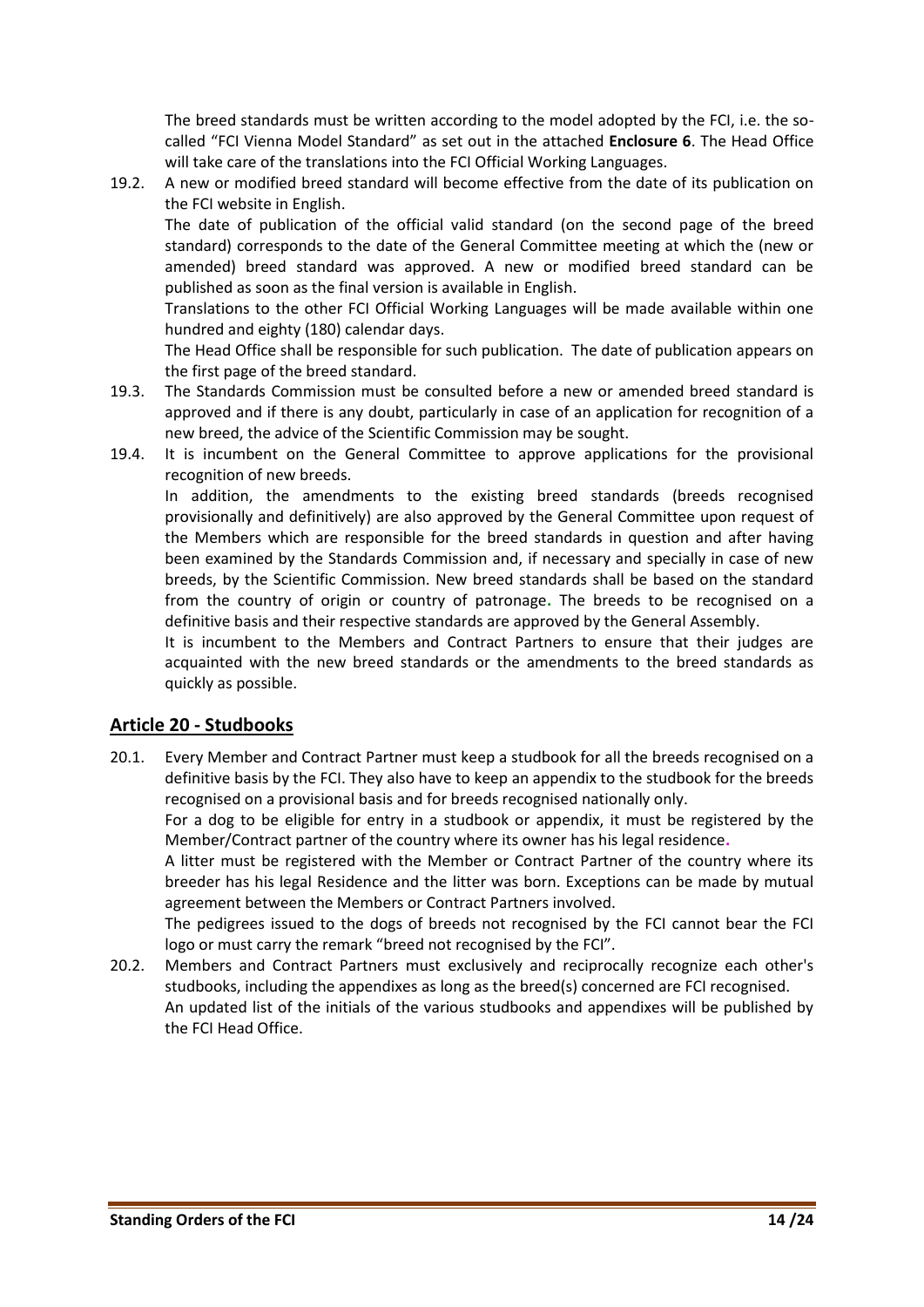20.3. On the original pedigrees, the studbook registration number should follow the initials of the studbook in which the dog is registered (e.g.: SHSB/LOS: n° 255 333); in addition the registration numbers and the initials should be provided for at least three (3) generations. The type of coat, the colour and the size variety should be added on the pedigrees, including the export pedigrees.

The official titles of the FCI, i.e. international, world and section titles must appear on the pedigrees and the national titles awarded by Members and Contract Partners can be recorded.

- 20.4. In the case of dogs coming from countries which have no Member or Contract Partner or with which no agreement exists for the recognition of pedigrees, the Members and Contract Partners as well as the breed clubs commissioned by them can, notwithstanding article 20.2. of these Standing Orders, register a dog with a non-recognised pedigree in an appendix to the studbook once this dog has been examined by a FCI Judge approved for the breed in question; its breeding, from the fourth generation, can be entered in the studbook. The same applies to dogs without any pedigree.
- 20.5. Any Member or Contract Partner can refuse to (re)-register in its studbook, or alternatively can (re-)register with a "limited registration: not to be used for breeding", a dog suffering from hereditary defects or featuring defects which go against the Article 3 of the Statutes or a dog which does not comply with the rules of selection defined by the Member or Contract Partner in question.

In addition, the Members and Contract Partners are not obliged to automatically register or re-register an imported dog in their studbook if they consider the pedigree to have been prepared incorrectly.

In that case, the Members and Contract Partners should clearly explain to the Member which issued the certified export pedigree the reason for their denying.

- 20.6. In the countries where the Members and Contract Partners have breed clubs which keep their own studbooks on behalf of their National Canine Organization, it must be clearly indicated on the pedigrees that these breed clubs are members of a National Canine Organization.
- 20.7. Pedigrees have official validity for the Members and Contract Partners and must bear the official FCI logo.
- 20.8. On issuing a pedigree, obvious, definitive and identifiable deviations from coat colours specified by the breed standard are to be clearly stated. Each dog of a litter has to be provided with only one (1) pedigree and only one (1) export pedigree, which should include the name of the owner of the dog; if the owner's name is not written on the pedigree, a separate owner's certificate must be issued by the National Canine Organization. In addition, there must be one responsible person for the ownership of a dog. This person has to be the first in the list of owners.
- 20.9. When a dog is sold abroad, the National Canine Organization must issue a certified export pedigree written in one (1) of the four (4) FCI Official Working Languages. It is however, forbidden, to issue an export pedigree to a dog which is not identified by tattoo or microchip.

A dog registered in the appendix of a studbook can be issued an export registration certificate for the purpose of being re-registered in another appendix to a studbook.

For each dog registered with a Member or Contract Partner and then exported, the National Canine Organization that last registered the dog shall certify the transfer of ownership to the new owner by stating his name and address on the export pedigree or by issuing a separate owners' certificate.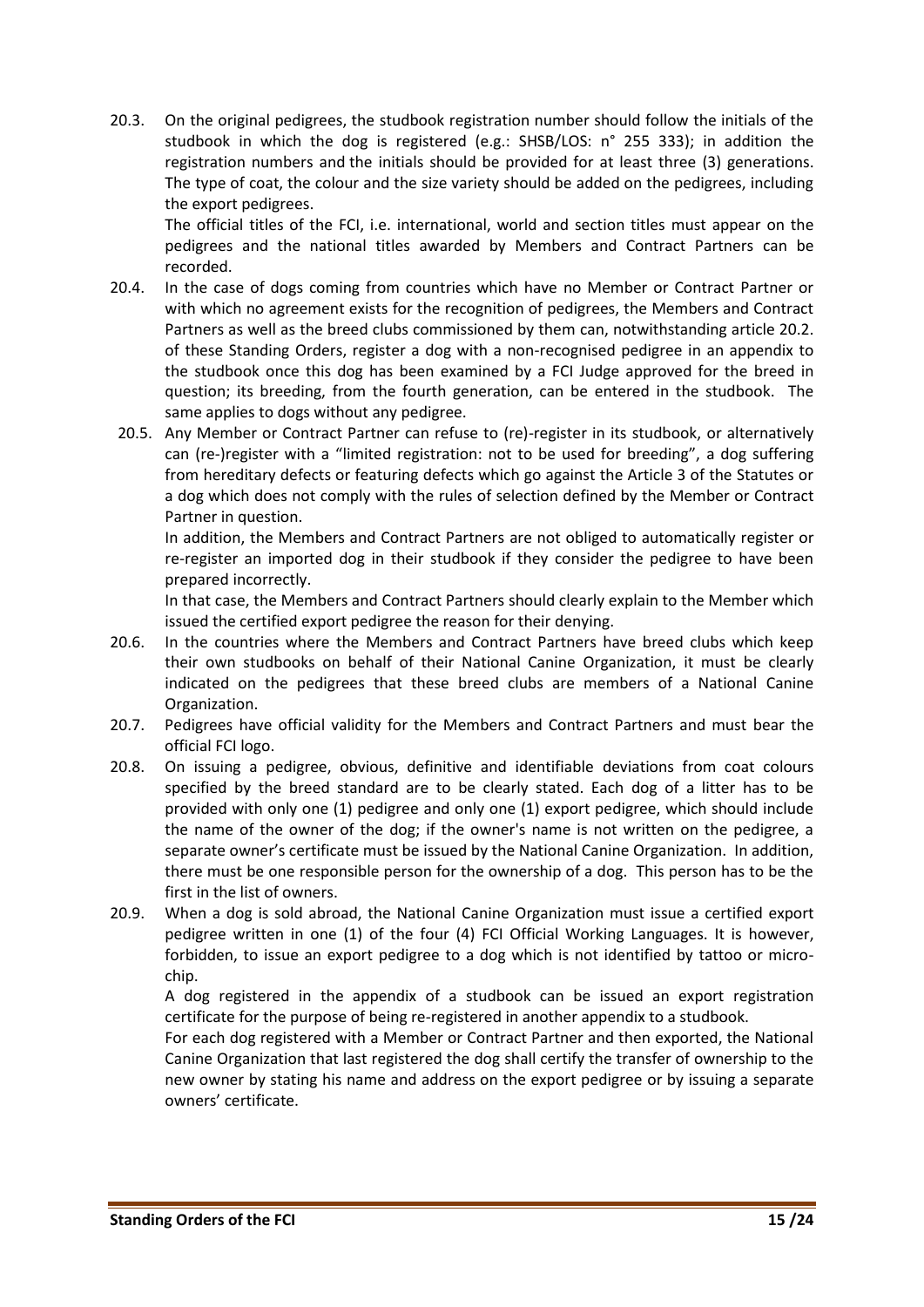20.10. The National Canine Organizations and their breed clubs may not make any alteration or change any information about the dog already registered in a recognised studbook. However, if a dog bears two (2) or more kennel names, only the breeder's FCI kennel name must remain.

The original registration number and the initials of the studbook must appear on all documents containing cynological information (working tests programmes, show catalogues, pedigrees, registration forms) beside the new studbook registration number.

20.11. When a dog is sold abroad, the new studbook registration number and initials of the new studbook must be recorded on the original export pedigree. This information is to be certified by the stamp and signature of the National Canine Organization which keeps the studbook.

It is forbidden to issue a new pedigree to an imported dog.

- 20.12. The Members and the Contract Partners must provide specimens of the pedigrees valid in their own country to the Head Office. All the Members and Contract Partners must be informed immediately by the Head Office of any alteration to a pedigree.
- 20.13. The pedigrees issued by a Member or a Contract Partner must be accepted by all the Members and Contract Partners as "documents proving that the pups are born of pedigree parents from the same breed".

Furthermore, in case of a crossbreeding programme approved by a Member within the FCI regulations, the pedigrees issued by a Member or a Contract Partner must also be accepted by all Members and Contract Partners.

The Members and Contract Partners are, however, allowed to make use of article 20.5. above. These pedigrees cannot be rescinded by a member or a contract partner under any circumstances.

20.14. The Members and Contract Partners are not obliged to register in their studbooks and to issue pedigrees to pups produced as a result of mating of parents which do not meet the FCI breed standards.

# <span id="page-15-0"></span>**Article 21 - Kennel names**

21.1. All Members and Contract Partners must apply to the Head Office for the registration of new kennel names in the international FCI Kennel Name Register. A National Canine Organization is allowed to apply for such registration exclusively for the breeders who have their legal residence in the country in question.

The Association recognises kennel name co-ownership. However, in this case, it must be confirmed -per litter- which person in the joint venture is officially responsible for adherence to national and international regulations in all matters concerning breeding and studbook registration.

- 21.2. The Members and Contract Partners recognise the kennel names registered by the other Members and Contract Partners.
- 21.3. The Association is responsible for strict control of the international register so as to avoid any double use or any name likely to create confusion. The criteria to determine whether a kennel name can be registered or not depend entirely on the Head Office and must be respected by the Members and Contract Partners. Kennel names similar to registered brands are not accepted.
- 21.4. The following provisions shall govern the granting and use of kennel names:
	- a) Dogs cannot bear in their registered name, as prefix or suffix, a kennel name other than the one of their breeders.Deemed to be the breeder is the owner of the bitch at the time of the birth of the puppies.
	- b) A dog's name and kennel name cannot be altered once they have been officially recorded.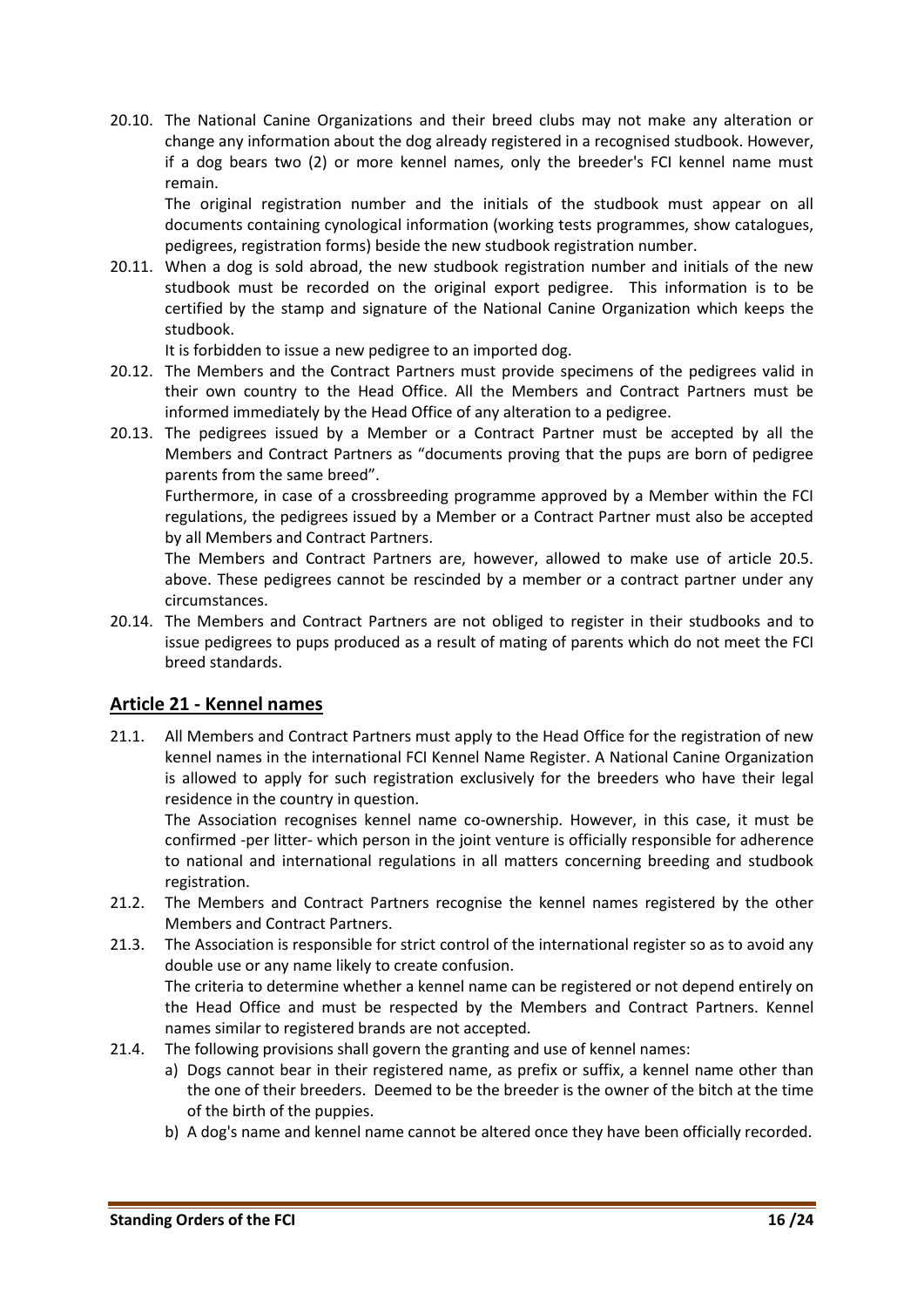- c) A National Canine Organisation can add the FCI registered kennel name on the pedigrees if the breed in question is recognised by the National Canine Organization issuing the pedigree and/or by the FCI.
- d) A breeder can register only one (1) kennel name per breed except in case a second kennel name is registered together with a co-breeder. A breeder can register more kennel names for other breeds.
- e) A kennel name is granted to one individual and is valid for life unless the holder of the kennel name gives it up in writing. As a general rule*,* it ceases to be valid on the death of the individual to whom it has been granted.

The National Canine Organization can authorize the assignment of a kennel name to a breeder's successor once that party's rights of succession have been duly established. The holder of a kennel name can include his or her spouse, descendants or relatives as associates in the management of the kennel providing they are at least eighteen (18) years old.

The original holder of the kennel name remains the representative of the breeding activity of the kennel in question.

Breeding associations of two (2) or more persons must apply for their own joint kennel name; the above rules apply. The FCI must be notified of any changes in the composition of the association.

All other matters shall be governed by the provisions of the relevant National Canine Organization. Each breeder is required, prior to migrating to another country where the FCI has a Member or Contract Partner, to notify both, the Member or Contract Partner of his current and new country of Legal residence about his migration in order to ensure a correct transfer. In addition, both Members and Contract Partners have to inform officially, the Head Office about their accepting the change of Legal residence.

- The conditions under which a kennel name is to be used are based on the rules and regulations of the National Canine Organization.

The use of a kennel name after separation or divorce requires the former owners of the kennel name to provide legal declarations making it clear who is to continue to use it. In this case the kennel name can be transferred to new holder(s) if he/they complies(y) with the requirements of the National Canine Organization for kennel name holders.

- If a complaint is made to a National Canine Organization, the kennel name in question cannot be used until the National Canine Organization has communicated the confirmation to the holder of the kennel name.

f) The kennel names recognised by the FCI have precedence over the kennel names recognised only at national level.

Further to a complaint from the owner of a kennel name registered with the FCI, a kennel name recognised at national level will only be rescinded at the FCI's request if it harms the kennel name recognised by the FCI due to the similarity of the names. The Members and Contract Partners are not allowed to register kennel names at national level exclusively.

#### **Chapter 8 – Events**

#### <span id="page-16-1"></span><span id="page-16-0"></span>**Article 22 - International Events**

22.1*.* The International all-breed shows and international trials where FCI awards (CACIB, CACIT, CACIAG, CACIL, CACIOB, CACITR) are granted come under the aegis of the FCI. All documents and catalogues related to the above events must carry the FCI logo. The FCI logo must also be visible at all these events.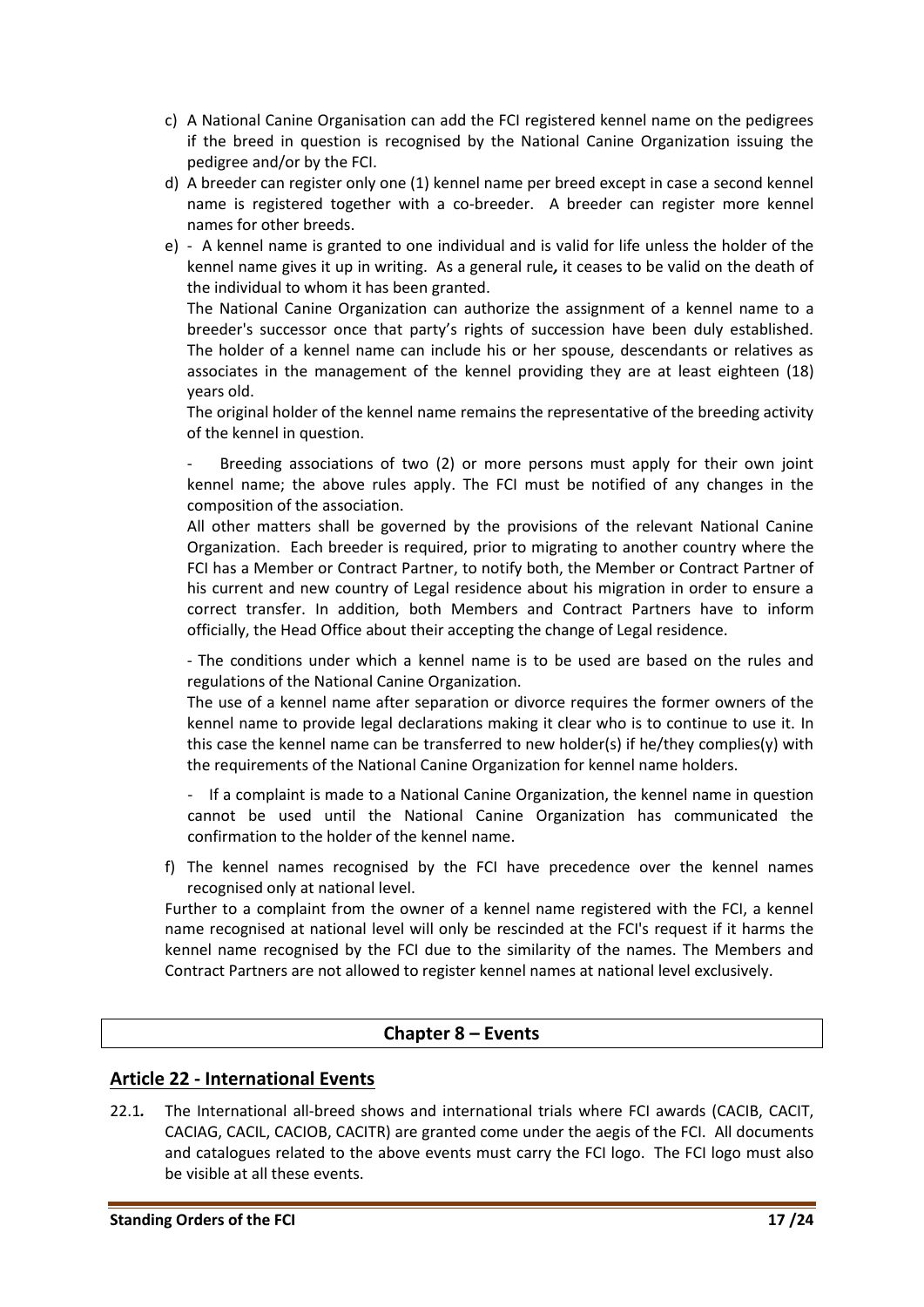22.2. Any admissible complaint concerning these events is to be first considered by the organisers before possibly being examined by the General Committee. Complaints relating to FCI Judges are to be examined by the National Canine Organizations which authorised the FCI Judges in question to officiate at these events. Complaints against the judging are not acceptable.

#### <span id="page-17-0"></span>**Article 23 - National Events**

- 23.1. No CAC (Certificat d'Aptitude au Championnat Championship Certificate) proposal can be given by a Member or Contract Partner on the occasion of shows held in the territory of another Member or Contract Partner, not even on the basis of an agreement or contract between these Members or Contract Partners.
- 23.2. The title of national champion of a Member or Contract Partner has to be obtained with at least two (2 CAC) gained at shows held in the territory of this specific country unless the dog already is a national champion of another Member or Contract Partner.
- 23.3. Any admissible complaint concerning the national events is to be considered by the organisers.

<span id="page-17-1"></span>Complaints relating to FCI Judges are to be examined by the National Canine Organisations which authorised the FCI Judges in question to officiate at these events. Complaints against the judging are not acceptable.

# **Chapter 9 – FCI Judges**

#### <span id="page-17-2"></span>**Article 24 – FCI Judges**

- 24.1. Members and Contract Partners are responsible for training and examining (in accordance with the FCI and/or domestic regulations) the FCI Judges who will be authorised to award CACIB, CACIT, CACIAG, CACIOB, CACITR and CACIL. Only such judges can be recognised by the FCI, its Members and Contract Partners*.*
- 24.2. A FCI Judge can appear on the judges' list of a Member or Contract Partner only if he has his Legal residence in the country in which this Member or this Contract Partner has its head office. Furthermore, a FCI Judge must appear exclusively on one (1) FCI Member or Contract Partner's Judges list only. A judge cannot perform his other dog-related activity(ies) (breeding and dog registration) in a country other than the one which issued his judging licence. A transitional period in case a judge moves from one country to another can be agreed between the respective Members or Contract Partners. In case of doubt, the General Committee is allowed to investigate with the Member(s) or

Contract Partner(s) concerned or refer it to the Disciplinary and Arbitration Commission.

- 24.3. Members and Contract Partners must publish their updated show and working judges' list (name, address, email, phone number, qualifications, and languages spoken) on their Internet website and on the FCI Judges Directory.
- 24.4. Further provisions regarding the application, education, examination and the nomination of FCI Show Judges may be laid down in the FCI Regulations for Show Judges.
- 24.5. Final approval of FCI international all-breed judges must be granted by the Head Office before the FCI judge can be included, as an FCI international all-breed judge, in the FCI Judges Directory.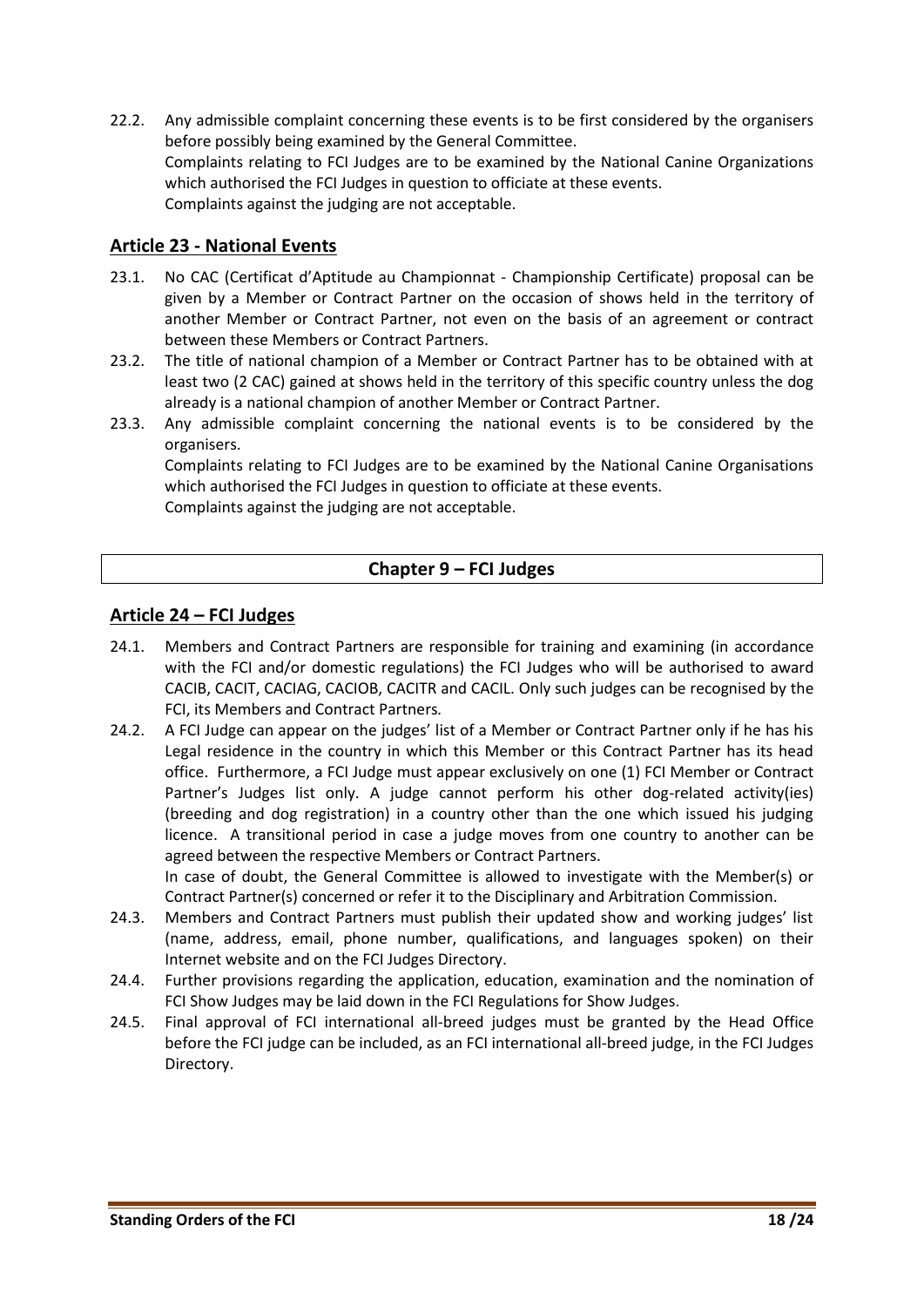### **Chapter 10 – Dispute Resolutions, Penalties and Sanctions**

#### <span id="page-18-1"></span><span id="page-18-0"></span>**Article 25 – Disciplinary and Arbitration Commission**

- 25.1. The Disciplinary and Arbitration Commission shall handle a Disciplinary Matter upon respective request of the General Committee in the written report.
- 25.2. The Disciplinary and Arbitration Commission is composed of a panel of five (5) natural persons elected according to article 46.1. of the Statutes, including the chairperson. The Disciplinary and Arbitration Commission shall have three (3) effective members and two

(2) substitute members. The three (3) effective members serve on a permanent basis on the Disciplinary and Arbitration Commission and shall handle each Disciplinary Matter submitted to the Disciplinary and Arbitration Commission according to articles 25.1. and 26.7 of these Standing Orders.

In case of vacant position of an effective member in the Disciplinary and Arbitration Commission, the vacancy shall be filled at any time by one (1) of the substitute members by decision of the General Committee for the remainder of the term of office.

25.3. If a member of the Disciplinary and Arbitration Commission is affiliated or has official relationships to any Disputing Party involved in a Disciplinary Matter, the General Committee shall appoint a substitute member who will only serve in the Disciplinary and Arbitration Commission until a final decision has been taken in said Disciplinary Matter.

The initial member of the Disciplinary and Arbitration Commission will remain in function and will exercise its office in any other Disciplinary Matters in accordance with article 46.1., paragraph 2 of the Statutes.

25.4. The Disciplinary and Arbitration Commission decides in all Disciplinary Matters by simple majority of the votes cast. In case of a tied vote the chairperson has the casting vote.

#### <span id="page-18-2"></span>**Article 26 – Dispute Resolution Procedure**

- 26.1. The language to be used during the Dispute Resolution Procedure is English.
- 26.2. The complaint must be sent to the Executive Director in English together with evidence and all the necessary and supporting documentation by email or by registered post. The Executive Director must receive the complaint within six (6) months of the dispute facts having arisen or becoming known to the plaintiff and in any case no later than one (1) year

after the incident. If a complaint is sent to the Executive Director, the Executive Director will send the complaint immediately to the Executive Committee for information purposes.

26.3. The plaintiff must deposit at the latest seven (7) calendar days after the filing of the complaint a bail of an amount of three thousand (3000) EUR on the FCI bank account to open the FCI Dispute Resolution procedure.

As per article 47.10, paragraph 2 of the Statutes the Disciplinary and Arbitration Commission shall fix the costs and decide which Disputing Party shall bear the costs of the FCI Dispute Resolution Procedure.

Unless otherwise decided by the Disciplinary and Arbitration Commission the costs shall be borne by the unsuccessful Disputing Party. Consequently, the following shall apply:

- a) the amount of the bail will be returned to the plaintiff if the complaint has led to a condemnation of the defending Disputing Party.
- b) In case of unsuccessful claim by the plaintiff, the amount of the bail will be kept by the Association or refunded to the successful Disputing Party.
- 26.4. The Executive Committee shall try to settle in a fair way any Disciplinary Matter that may arise between Disputing Parties.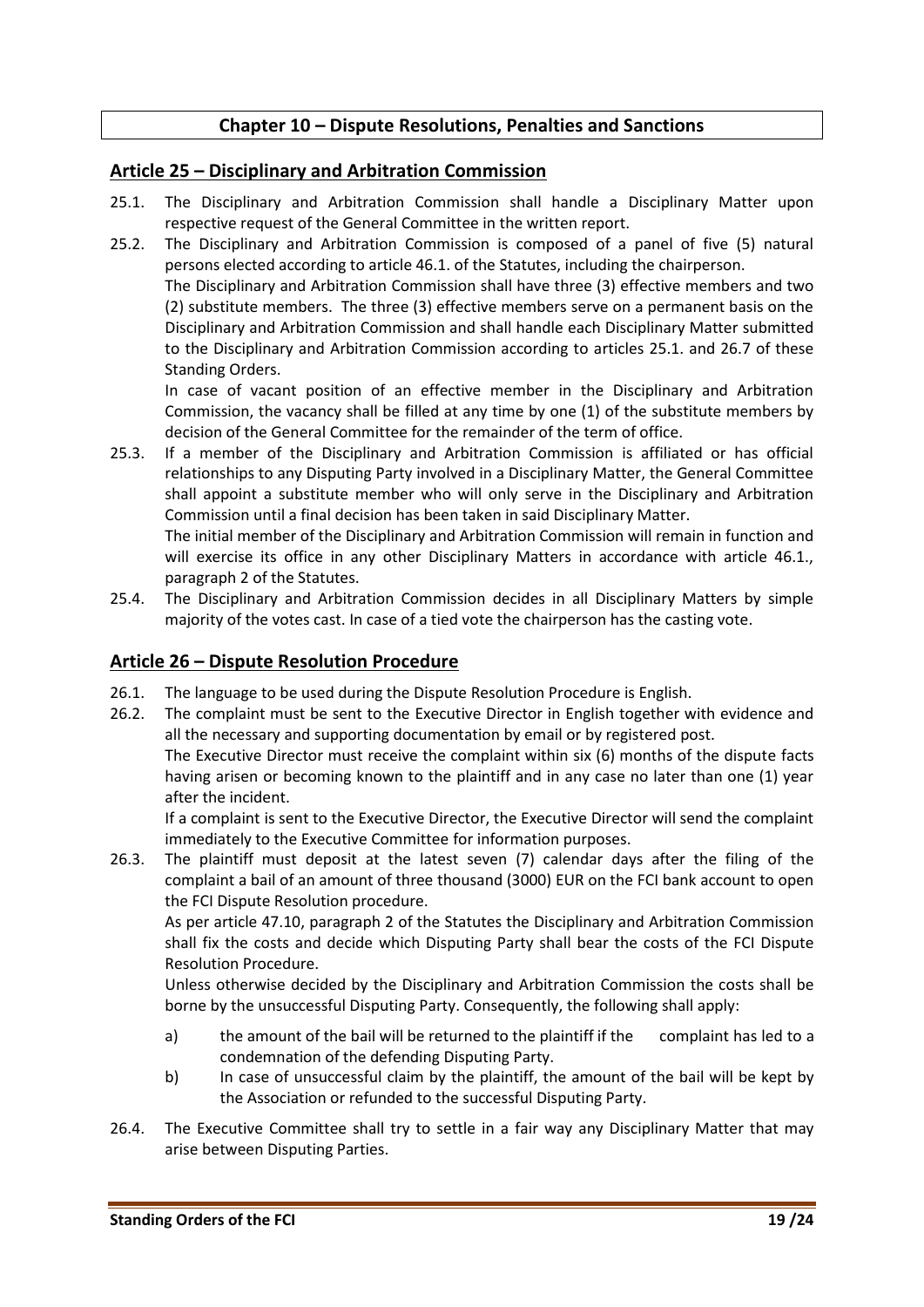If no result is obtained within thirty (30) calendar days as from the date of notification of the complaint, dispute or incident to the Association, the Executive Director shall upon instruction of the Executive Committee refer the Disciplinary Matters laid down in article 47.1 and 47.2. of the Statutes to the General Committee:

The Executive Director will send a copy of the complaint to the remaining General Committee members for information purposes only as well as to the other Disputing Parties informing them that they have the right to send a reply in English within thirty (30) calendar days from the date of notification of the complaint by the Executive Director to the other Disputing Parties. The reply must be accompanied by all the supporting documentary evidence.

26.5. Upon receipt of the reply by the Executive Director, he shall immediately send one (1) copy of the reply to the plaintiff for information purposes only and the files with all the documents of the Disputing Parties involved to the General Committee members (hereinafter referred to as "**the Evidence File**").

26.6. As per article 47.5. of the Statutes, the General Committee shall make a first assessment of the Disciplinary Matter and inform the Disputing Parties about his decision within seven (7) calendar days from the date of notification of the Evidence File by the Executive Director.

If the General Committee is of the opinion that the complaint is not valid or that the Disciplinary Matter does not raise an issue of misconduct or is trivial, frivolous or vexatious in nature, the General Committee shall advise the Disputing Parties and thereafter shall take no further action in relation to the complaint.

If the complaint has not been dismissed pursuant to the previous paragraph of these Standing Orders, the General Committee shall further investigate the Disciplinary Matter during a maximum period of three (3) months (hereinafter referred to as the "**Preliminary Investigation Period**") as from the notification of the Evidence File as follows:

- a) review the complaint or the request in light of all findings and factual elements at hand;
- b) make such inquiries as necessary to determine the circumstances of the complaint or incident, which may include:
	- (i) sending a copy of summary of the complaint to those named in the complaint, the complainant or to any witnesses with request that they respond in writing to the allegations by a date set by the General Committee;
	- (ii) communicating with or interviewing persons involved in the incident or whose conduct is the subject of the complaint; and
	- (iii) communicating with or interviewing other persons who may have relevant information.
- 26.7. On completion of the Preliminary Investigation, a written report will be elaborated by the General Committee and be sent together with the Evidence File to the Disciplinary and Arbitration Commission at the latest thirty (30) calendar days after the closing of the Preliminary Investigation Period. A copy of the written report will be sent by the Executive Director to the Disputing Parties.
- 26.8. The Disciplinary and Arbitration Commission shall examine the written report of the General Committee including the supporting documentary evidences and conduct a fair hearing of the Disputing Parties regarding the charge or dispute reported in the General Committee's report. The hearing needs not to be a face to face hearing.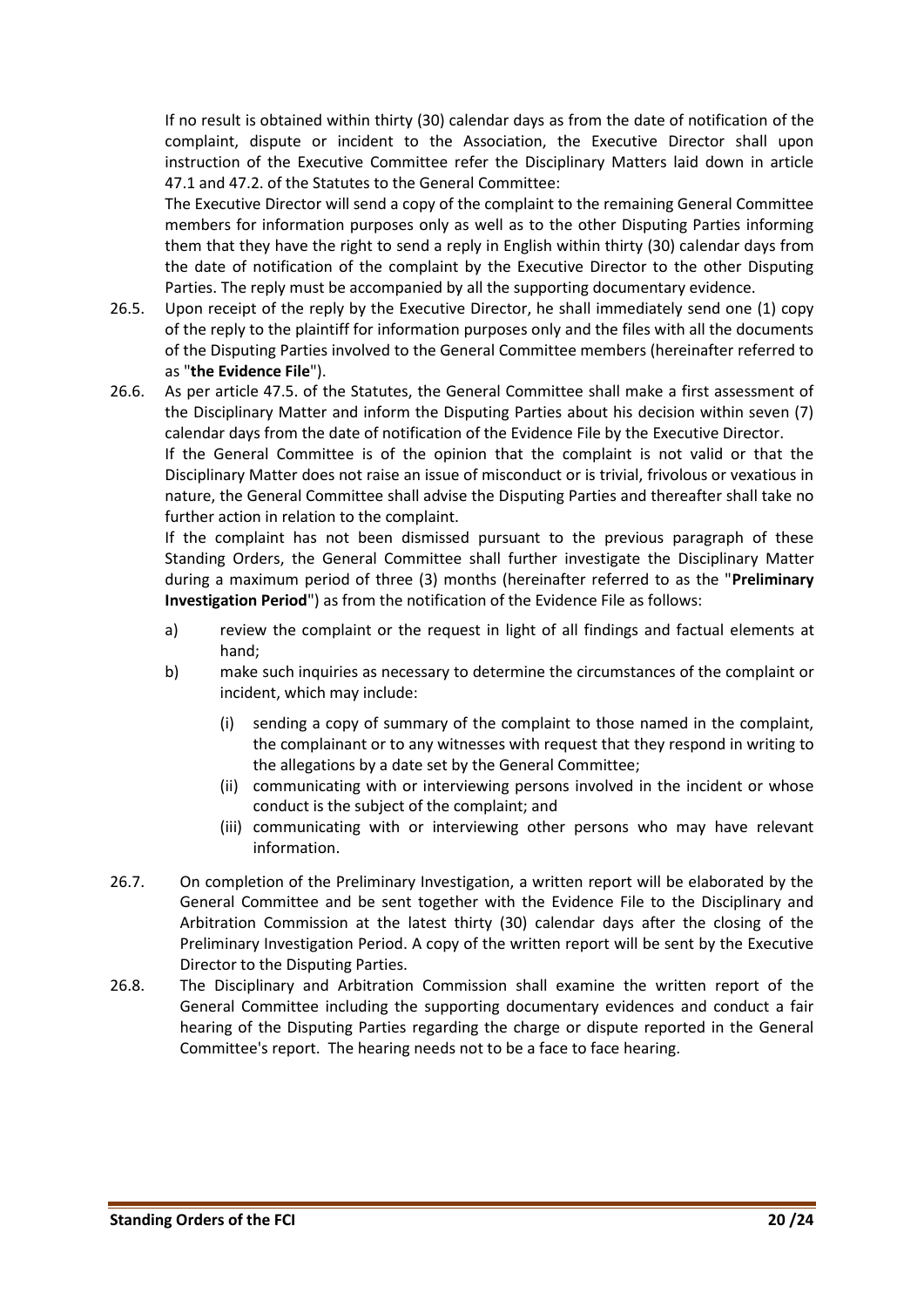The Disciplinary and Arbitration Commission shall reach a decision in compliance with article 47.7. of the Statutes within at the latest four (4) months as from the notification of the written report by the General Committee to the Disciplinary and Arbitration Commission.

The Disciplinary and Arbitration Commission has also the possibility to hear experts, witnesses and all the members of the General Committee. At the request of the Disciplinary and Arbitration Commission the Executive Director shall communicate the time and the place of the hearing and any other pertinent information to the Disputing Parties.

At any time and for the part of the FCI Dispute Resolution Procedure held before the Disciplinary and Arbitration Commission, the Disciplinary and Arbitration Commission may impose additional rules and deadlines of procedure in compliance with article 45.1. of the Statutes to the Disputing Parties to be communicated by the Executive Director upon request of the Disciplinary and Arbitration Commission.

- 26.9. As per article 48.2. of the Statutes, some offences, unless frequently repeated, shall be considered as minor violations of the FCI Governing Rules, like for example:
	- a) registration, in its studbook, by a Member or a Contract Partner of a dog coming from the country of another Member or Contract Partner without any export pedigree or based on a pedigree not recognised by the FCI;
	- *b) failing to provide information requested by the FCI in due time (statistics, surveys, ….).*

This list is not exhaustive.

- 26.10. As per article 48.2. of the Statutes, some offences, unless frequently repeated, shall be considered as serious violations of the FCI Governing Rules, like for example:
	- *a) granting a FCI-recognized judging license according to a procedure which does not meet the FCI requirements;*
	- b) approval by a Member or a Contract Partner of the inclusion of a FCI Judge on its judges list whereas the latter does not meet the transfer conditions.
	- c) falsification of official documents (pedigrees, appendix to the studbooks, studbooks, titles of champion, …).

This list is not exhaustive

- 26.11. As per article 48.2. of the Statutes, the Members and Contract Partners must consider as serious violations some offences of the FCI Governing Rules, like for example:
	- a) falsification of official documents (pedigrees, appendix to the studbooks, studbooks, titles of champion, …);
	- b) bribery, indecent behaviour, slandering;
	- c) mistreatment and/or neglect of dogs;
	- d) criminal or punishable behaviour of a breeder or handler against a judge and other officials at shows or trials/tests;
	- e) *slanderous or offensive conduct of a judge towards his national canine organization and/or the Association.*

This list is not exhaustive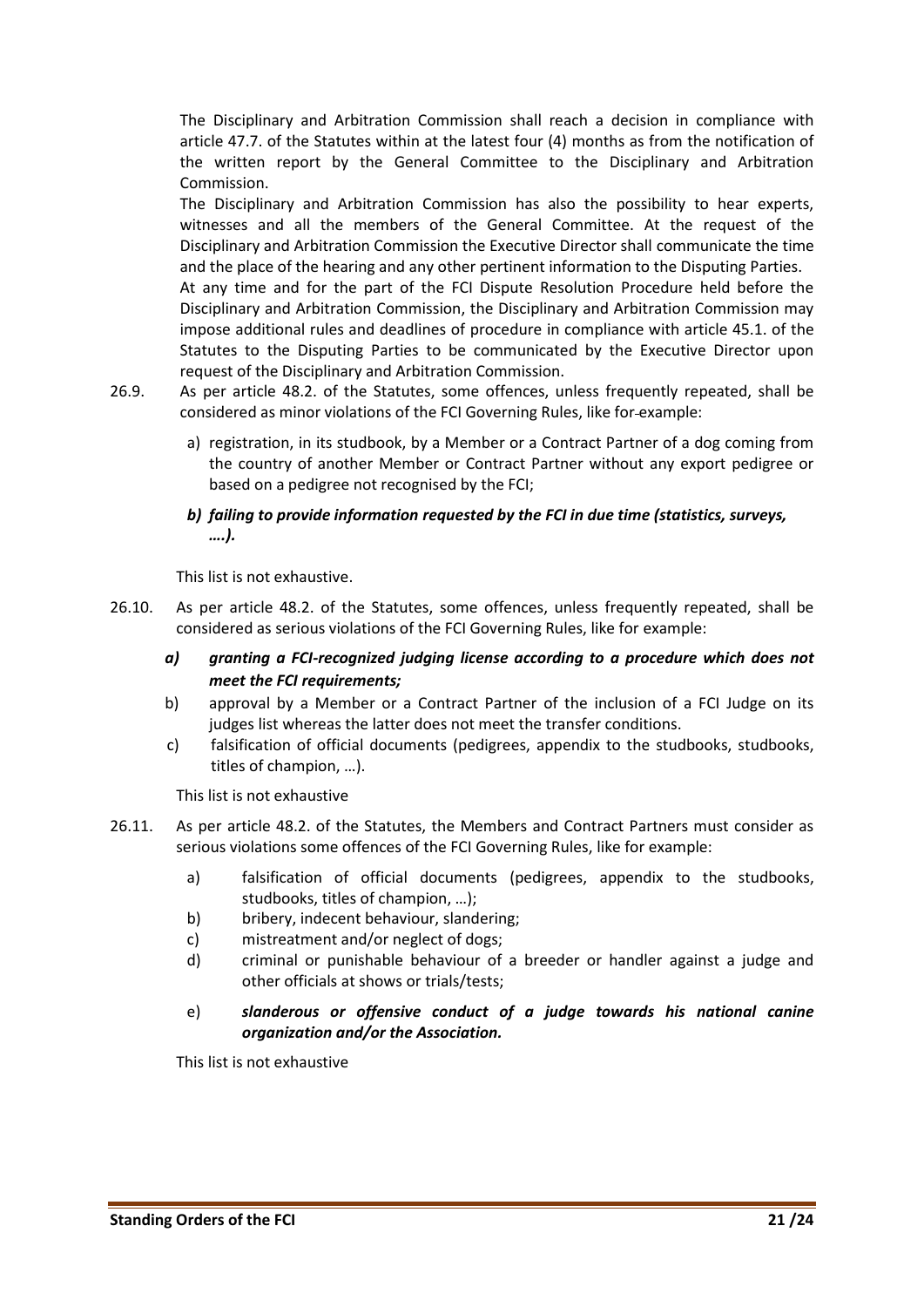#### **Chapter 11 – Legal Residence**

#### <span id="page-21-1"></span><span id="page-21-0"></span>**Article 27 – Legal Residence**

- 27.1 In case the country of the Legal residence of a natural person cannot be determined according to Exhibit A of the Statutes and article 2.1 of these Standing Orders the following criteria are taken into consideration in a descending order of priority:
	- a) the country of the Legal residence is the country where a natural person spends most of his time;
	- b) the country of the Legal residence is the country where a natural person has his centre of relationships;
	- c) the country of the Legal residence is the country for which a natural person is considered to be resident for tax purposes.
- <span id="page-21-2"></span>27.2. If it still impossible to determine the country of the Legal residence of the natural person or legal entity based on the criterion described under article 27.1. of these Standing Orders, the General Committee has full power to decide on the country of Legal residence based on the factual elements brought to its knowledge.

#### **Chapter 12 – Conflict of Interest**

#### <span id="page-21-3"></span>**Article 28– Definition**

28.1. A Conflict of Interest arises when an Interested Person in a position of authority in the Association may benefit personally by having a Patrimonial Interest or a Moral Interest from an operation, transaction, arrangement or decision he could make.

#### <span id="page-21-4"></span>**Article 29 – Procedures**

#### 29.1. Duty to Disclose

- a) In connection with any actual or possible Conflict of Interest, any Interested Person must disclose the existence of the personal Patrimonial Interest or Moral Interest and be given the opportunity to disclose all material facts to the General Committee members or the Executive Committee members considering the proposed operation, transaction, arrangement or decision preliminarily to any discussion or decisions-making in these fora.
- b) If the Interested Person fails to inform the General Committee or the Executive Committee, any other General Committee or Executive member aware of the Conflict of Interest shall disclose it in order to enable the General Committee or the Executive Committee to examine the situation preliminary to any discussion.

#### 29.2. Determining whether or not a Conflict of Interest exists

a) After disclosure of the personal Patrimonial or Moral Interest and all material facts, and after any discussion with the Interested Person preliminary to any discussion on the agenda of the meeting, he shall leave the General Committee or the Executive Committee while the potential of a Conflict of Interest is discussed and determined.

The remaining General Committee and Executive Committee members shall decide if a Conflict of Interest exists and is sufficient to justify the exclusion of the Interested Person from the discussions and the decision-making process.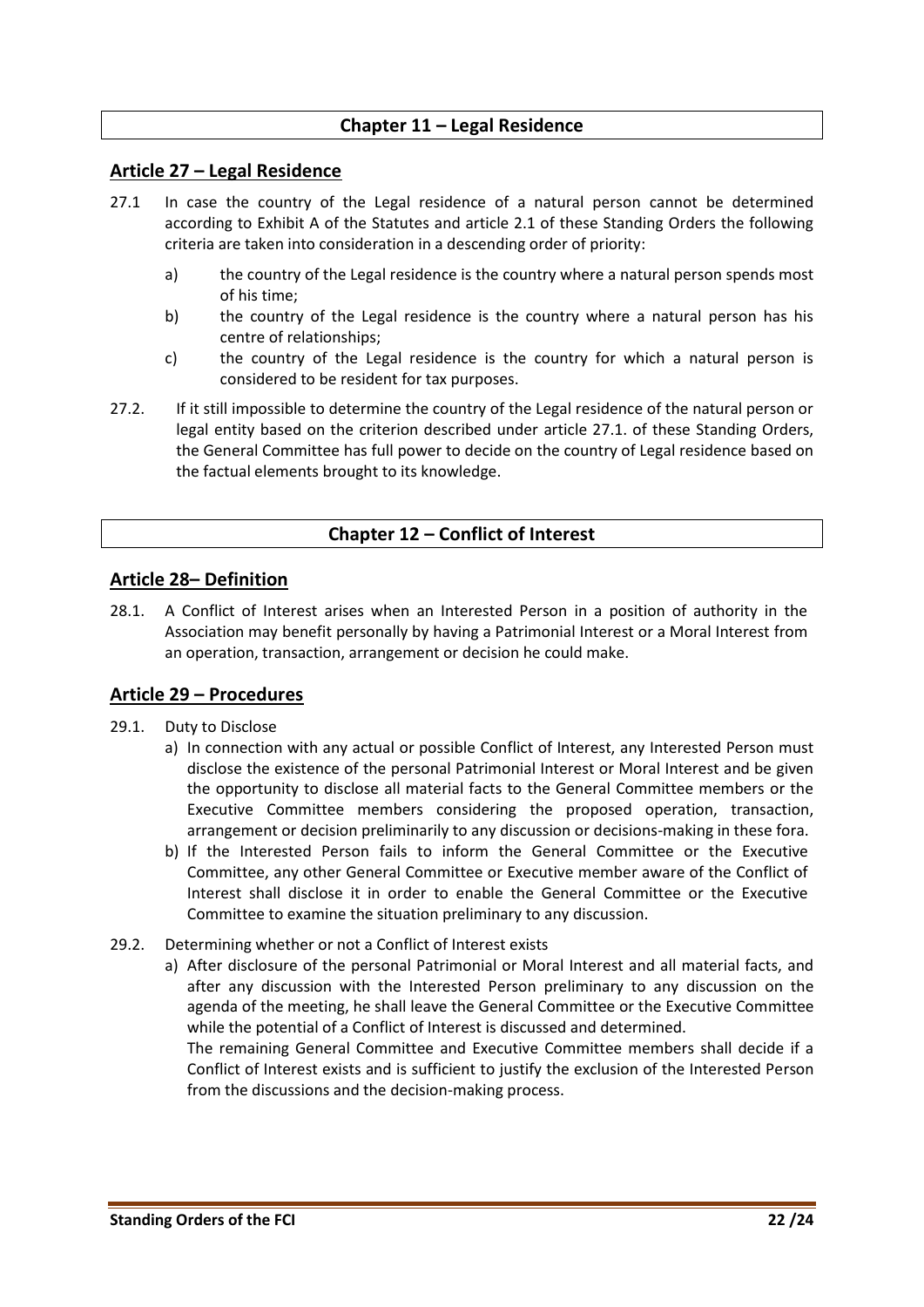- 29.3. Procedures for addressing the Conflict of Interest
	- a) After exercising due diligence, the General Committee or the Executive Committee shall determine whether the Association can obtain, with reasonable efforts, a more advantageous operation, transaction, arrangement from a person or entity that would not give rise to a Conflict of Interest.
	- b) If a more advantageous operation, transaction or arrangement avoiding a Conflict of Interest is not reasonably possible under same circumstances, the General Committee or the Executive Committee shall determine by a majority vote of the disinterested members of the General Committee or the Executive Committee, whether the operation, transaction, arrangement or decision is in the Association's best interest, for its own benefit, and whether it is fair and reasonable. In conformity with the above determination, it shall make its decision as to whether to enter into the specified operation, transaction or arrangement or to take the specified decision.
- 29.4. The Conflict of Interests shall be mentioned in the Minutes of Meeting of the General Committee or the Executive Committee.
- <span id="page-22-0"></span>29.5. When the Conflict of Interest is of financial nature, the General Committee shall inform the General Assembly at its next meeting.

# **Chapter 13 – Final provisions**

#### <span id="page-22-1"></span>**Article 30 – Enclosures**

<span id="page-22-2"></span>30.1. The Enclosures to these Standing Orders constitute an integral part of these Standing Orders.

#### **Article 31 – Amendments of the Standing Orders**

- 31.1. As per article 56.1 of the Statutes the amendments to the Standing Orders shall be drawn up by the General Committee and adopted by the General Assembly according to the rules provided for in article 19.2.p) of the Statutes.
- 31.2. Such amendments shall enter into force and constitute an integral part of the present Standing Orders on the date of adoption by the General Assembly, unless otherwise decided by the General Assembly.